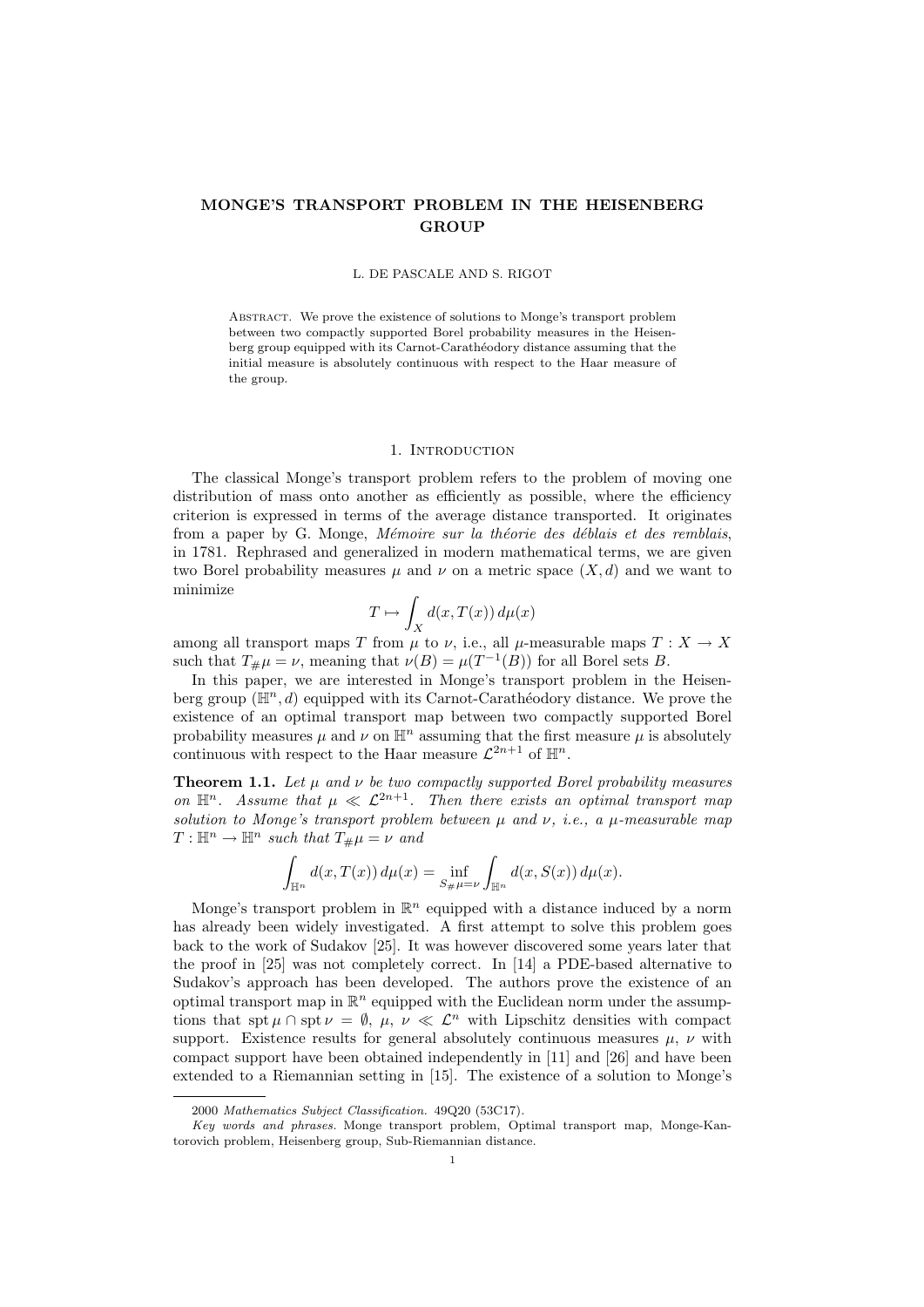transport problem assuming only that the initial measure  $\mu$  is absolutely continuous has been proved in [1], see also [4], [3], [10]. All these later proofs roughly involve a Sudakov-type dimension reduction argument, via different technical implementations though, and require some regularity assumptions about the norm  $\mathbb{R}^n$ is endowed with. For some time, it seemed that there were indeed some borderline cases about the norms that could not be attacked through these techniques.

Recently another approach that does not go through Sudakov-type arguments and in particular does not require disintegration of measures has been developed in [13], see also [12], to solve Monge's transport problem for general norms in  $\mathbb{R}^n$ . This approach relies on rather simple but powerful density results. In the present paper we follow closely this approach. We basically show that a very similar strategy can be implemented in the context of the Heisenberg group equipped with its Carnot-Carathéodory distance. The main features that play a role in this approach are that  $(\mathbb{H}^n, d, \mathcal{L}^{2n+1})$  is a doubling polish metric measure space, a non-branching geodesic space and satisfies a so-called Measure Contraction Property. It is very likely that this approach can be extended to more general metric measure spaces, see Section 9. We have chosen however to present the particular case of the Heisenberg group for simplicity, this space being moreover an instructive explicit example of non Riemannian space.<sup>1</sup>

The strategy starts by considering the nowadays classical relaxation of Monge's transport problem proposed by Kantorovich. In Kantorovich' formulation one considers transport plans, i.e., Borel probability measures on  $X \times X$  with first and second marginals  $\mu$  and  $\nu$  respectively. Denoting by  $\Pi(\mu, \nu)$  the class of all transport plans, one wants to minimize

$$
\gamma \mapsto \int_{X \times X} d(x, y) d\gamma(x, y)
$$

among all  $\gamma \in \Pi(\mu, \nu)$ . Due to the linearity of the constraint  $\gamma \in \Pi(\mu, \nu)$ , weak topologies provide existence of optimal transport plans. As a classical fact it turns out that whenever an optimal transport plan is induced by a  $\mu$ -measurable map T, i.e., can be written in the form  $(I \otimes T)_\# \mu$  where  $(I \otimes T)(x) := (x, T(x))$ , then T is an optimal transport map between  $\mu$  and  $\nu$  solution to Monge's transport problem. We follow here this scheme seeking after optimal transport plans that will be shown to be eventually induced by  $\mu$ -measurable maps.

In our present context we first prove that any optimal transport plan is concentrated on a set of pairs of points that are connected by a unique minimal curve and that these transport rays cannot bifurcate (see Section 4). Next, following ideas already introduced in the literature and more specifically here inspired by [24], one introduces variational approximations (see Section 5). This procedure allows to select optimal transport plans with specific properties. These transport plans will eventually be proved to be induced by  $\mu$ -measurable maps. This procedure is here essentially twofold. On one hand it allows to select optimal transport plans that are solution to a secondary variational problem. This secondary variational problem prescribes the geometry of transport rays. The selected transport plans are indeed shown to be monotonic along transport rays (see Lemma 4.3). On the other hand, given a transport plan, one can in our context interpolate between its first and second marginal in a natural way (see Subsection 3.3). Absolute continuity and more importantly  $L^{\infty}$ -estimates on the density of the interpolations will play an important role and one can indeed prove  $L^{\infty}$ -estimates on the interpolations in the approximating variational problems (see Proposition 5.7). These estimates rely

<sup>&</sup>lt;sup>1</sup>The preprint [7] which appeared during the completion of the present paper also addresses Monge's transport problem in metric spaces with a geodesic distance using a Sudakov-type dimension reduction argument and disintegration of measures.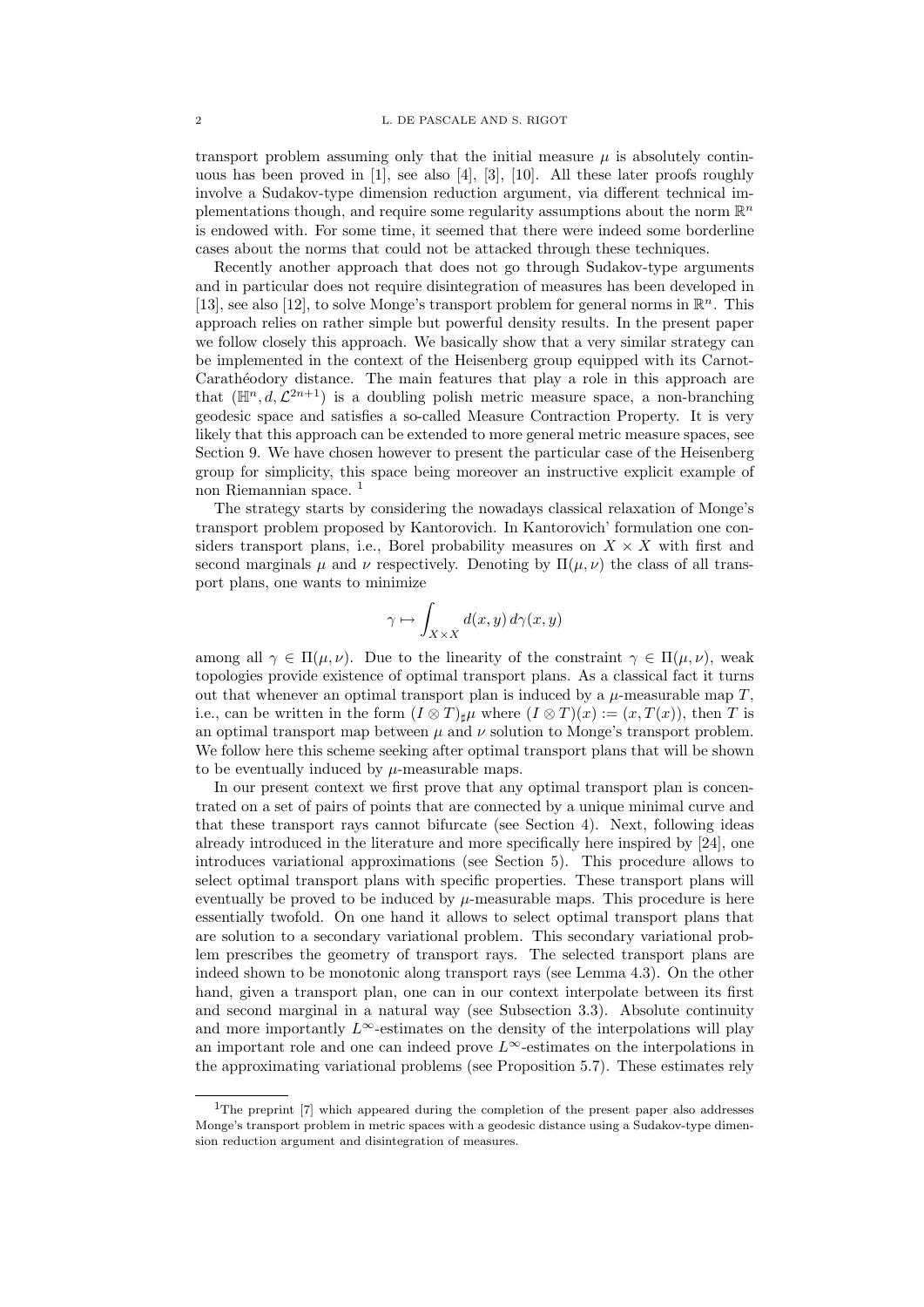on the so-called Measure Contraction Property of  $\mathbb{H}^n$ . In the limit one will eventually get suitable  $L^{\infty}$ -estimates on the interpolations constructed from optimal transport plans selected through the variational approximation procedure. Next we note that some properties of plans with absolutely continuous first marginal proved in  $[13]$  can be easily generalized to our setting (see Section 6). These properties are independent of the transport problem. They rely on the notion of Lebesgue points of functions and Lebesgue points of sets, notions which make sense for instance in any doubling metric measure space. Together with the above mentioned  $L^{\infty}$ -estimates on the interpolations, one can in particular prove density estimate on the transport set of selected optimal transport plans in the same way as in [13] (see Section 7). All together, namely combining this later density estimate on the transport set (Lemma 7.1) with Lemma 6.2 and remembering the monotonicity along transport rays (Lemma 4.3) it turns out that the selected transport plans are necessarily induced by a transport map as eventually proved in Theorem 8.1.

The paper is organized as follows. In Section 2 we recall classical facts about optimal transportation for later use. In Section 3 we describe the Heisenberg group focusing on the features that will be needed in this paper. In Section 4 we prove geometric properties of optimal transport plans and the monotonicity along transport rays of solutions to the secondary variational problem. The variational approximations are introduced and studied in Section 5. In Section 6 we state in our framework properties of plans with absolutely continuous first marginal proved in [13] in  $\mathbb{R}^n$ . This section, independent of the transport problem, contains density results that play an essential role in the strategy followed here. In Section 7 we prove lower bounds on the density, in some suitable sense, of the transport set of optimal transport plans selected through the variational approximations. We conclude in Section 8 proving that the selected transport plans are induced by a transport map. We discuss in the final Section 9 some possible extensions of this approach to other spaces.

## 2. Preliminaries on optimal transportation

We recall some well-known facts about optimal transportation confining ourselves to statements that will fit our needs in the rest of the paper. More general versions of these results hold in more general contexts. We refer to e.g. [27] and the references therein.

Let  $(X, d)$  be a Polish space, i.e., a complete and separable metric space. We denote by  $\mathcal{P}(X)$  the set of all Borel probability measures on X and by  $\mathcal{P}_c(X)$  the set of Borel probability measures on  $X$  with compact support. The weak topology we consider on  $\mathcal{P}(X)$  is the topology induced by convergence against bounded and continuous test functions (or narrow topology).

## 2.1. Kantorovich transport problem. Let  $\mu, \nu \in \mathcal{P}(X)$ . We denote by

$$
\Pi(\mu,\nu) := \{ \gamma \in \mathcal{P}(X \times X); \, (\pi_1)_{\sharp} \gamma = \mu, \, (\pi_2)_{\sharp} \gamma = \nu \}
$$

the set of all transport plans between  $\mu$  and  $\nu$ . Here  $\pi_1$ ,  $\pi_2: X \times X \to X$  denote the canonical projections on the first and second factor respectively.

Given  $c: X \times X \to [0, +\infty]$  a lower semicontinuous cost function, we look at Kantorovich transport problem between  $\mu$  and  $\nu$  with cost  $c$ :

(2.1) 
$$
\min_{\gamma \in \Pi(\mu,\nu)} \int_{X \times X} c(x,y) d\gamma(x,y).
$$

As a classical fact, existence of solutions to (2.1) follows from the weak compactness of  $\Pi(\mu, \nu)$  together with the lower semicontinuity of the functional to be minimized. We call them optimal transport plans.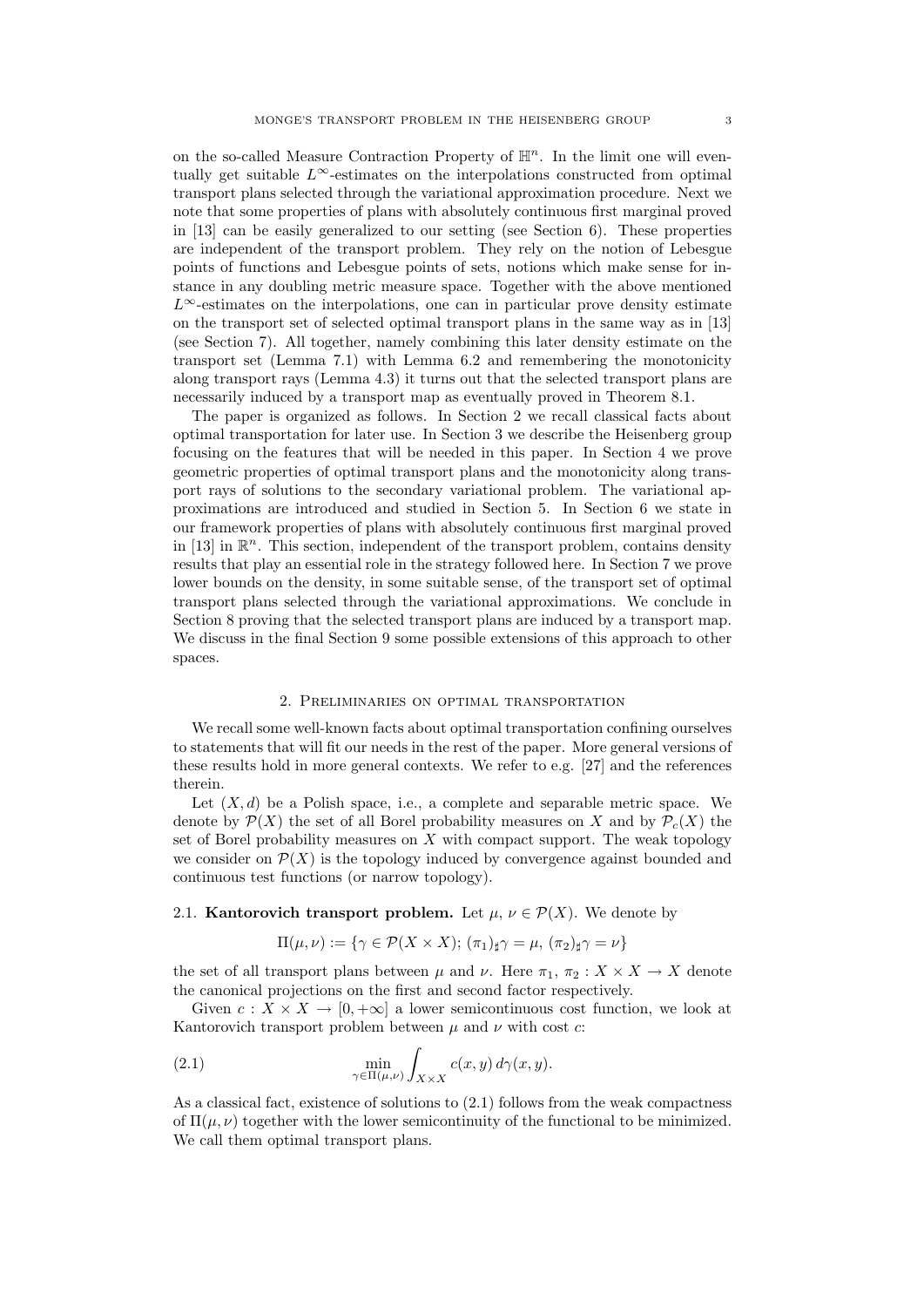Cyclical monotonicity. We say that a set  $\Gamma \subset X \times X$  is c-cyclically monotone if

$$
\sum_{i=1}^{N} c(x_i, y_i) \le \sum_{i=1}^{N} c(x_{i+1}, y_i)
$$

whenever  $N \geq 2$  and  $(x_1, y_1), \ldots, (x_N, y_N) \in \Gamma$ .

**Theorem 2.1.** Let  $\gamma \in \Pi(\mu, \nu)$  be an optimal transport plan and assume that  $\int_{X\times Y} c(x,y) d\gamma < +\infty$ . Then  $\gamma$  is concentrated on a c-cyclically monotone Borel set.

Dual formulation - Kantorovich potentials. Let  $\psi : X \to \mathbb{R} \cup \{-\infty\}$ . We say that  $\psi$  is c-concave if  $\psi \neq -\infty$  and if there exists  $\varphi : X \to \mathbb{R} \cup \{-\infty\}, \varphi \neq -\infty$ , such that

$$
\psi(x) = \inf_{y \in X} c(x, y) - \varphi(y).
$$

**Theorem 2.2.** Let X be a Polish metric space and let  $c: X \times X \rightarrow [0, +\infty[$  be a lower semicontinuous cost function. Assume that

$$
\forall (x, y) \in X \times X, \qquad c(x, y) \le a(x) + b(y)
$$

for some  $a \in L^1(\mu)$  and  $b \in L^1(\nu)$ . Then one has

(2.2) 
$$
\min_{\gamma \in \Pi(\mu,\nu)} \int_{X \times X} c(x,y) d\gamma(x,y) = \max \int_X \psi(x) d\mu(x) + \int_X \psi^c(y) d\nu(y)
$$

where the above maximum is taken among all c-concave functions  $\psi$  and  $\psi^c(y) :=$  $\inf_{x \in X} c(x, y) - \psi(x)$ .

**Definition 2.3** (Kantorovich potentials). We say that  $\psi : X \to \mathbb{R} \cup \{-\infty\}$  is a Kantorovich potential if  $\psi$  is a c-concave maximizer for the right-hand side of (2.2).

**Theorem 2.4.** With the same assumptions as in Theorem 2.2, let  $\psi$  be a Kantorovich potential. Then  $\gamma \in \Pi(\mu, \nu)$  is an optimal transport plan if and only if

$$
c(x, y) = \psi(x) + \psi^{c}(y) \qquad \gamma - a.e. \text{ in } X \times X.
$$

We will use these results for various cost functions. In the particular case which is the core of this paper and where  $c(x, y) = d(x, y)$  and  $\mu, \nu \in \mathcal{P}_c(X)$ , one can rephrase these results in terms of 1-Lipschitz Kantorovich potentials. More precisely, set

$$
\mathrm{Lip}_1(d):=\{u:X\to\mathbb{R};\quad |u(x)-u(y)|\leq d(x,y)\quad\forall\,x,y\in X\}.
$$

**Theorem 2.5.** Let  $\mu$ ,  $\nu \in \mathcal{P}_c(X)$ . Then one can find a Kantorovich potential  $u \in Lip_1(d)$  so that

$$
\min_{\gamma \in \Pi(\mu,\nu)} \int_{X \times X} d(x,y) d\gamma(x,y) = \int_X u(x) d\mu(x) - \int_X u(y) d\nu(y)
$$

and  $\gamma \in \Pi(\mu, \nu)$  is an optimal transport plan solution to Kantorovich transport problem (2.1) between u and v with cost  $c(x, y) = d(x, y)$  if and only if

$$
u(x) - u(y) = d(x, y) \qquad \gamma - a.e. \text{ in } X \times X.
$$

2.2. **Transport problem.** Let  $\mu$ ,  $\nu \in \mathcal{P}(X)$ . We say that a  $\mu$ -measurable map  $T: X \to X$  is a transport map between  $\mu$  and  $\nu$  if  $T_{\sharp}\mu = \nu$ , i.e.,  $\nu(B) = \mu(T^{-1}(B))$ for all Borel sets B.

Given  $c: X \times X \to [0, +\infty]$  a continuous cost function, we look at the transport problem between  $\mu$  and  $\nu$  with cost  $c$ :

(2.3) 
$$
\min_{T_{\#}\mu=\nu} \int_{X} c(x, T(x)) d\mu(x).
$$

We say that a transport plan  $\gamma \in \Pi(\mu, \nu)$  is induced by a transport if there exists a  $\mu$ -measurable map  $T : X \to X$  such that  $(I \otimes T)_\sharp \mu = \gamma$  where  $(I \otimes T)(x) := (x, T(x))$ .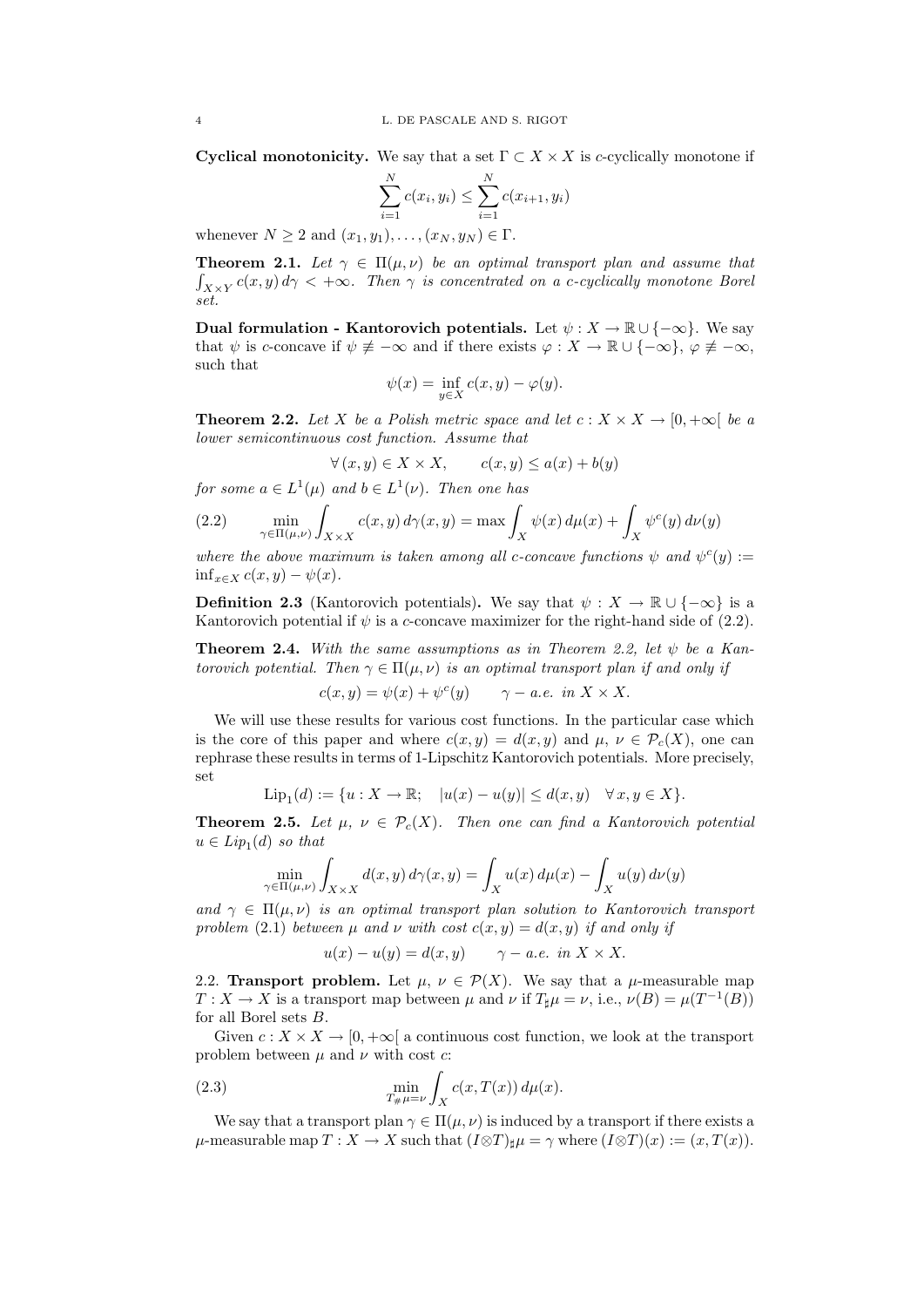Such a map is automatically a transport map between  $\mu$  and  $\nu$ . We also recall that if a transport plan  $\gamma$  is concentrated on a  $\gamma$ -measurable graph then  $\gamma$  is induced by a transport.

## Theorem 2.6 (Optimal transport plans versus optimal transport maps).

(i) Assume that  $\gamma$  is an optimal transport plan solution to Kantorovich transport problem (2.1) and that  $\gamma$  is induced by transport T. Then T is an optimal transport map solution to the transport problem (2.3).

(ii) Assume that any optimal transport plan solution to Kantorovich transport problem (2.1) is induced by transport. Then there exists a unique optimal transport map solution to the transport problem (2.3).

## 3. PRELIMINARIES ON  $\mathbb{H}^n$

We consider the Heisenberg group  $\mathbb{H}^n$  equipped with its Carnot-Carathéodory distance. Endowed with this distance  $\mathbb{H}^n$  is a polish geodesic and non-branching metric space and a doubling metric measure space when equipped with its Haar measure.

3.1. The Heisenberg group. The Heisenberg group  $\mathbb{H}^n$  is a connected, simply connected Lie group with stratified Lie algebra. We identify it with  $\mathbb{C}^n \times \mathbb{R}$  equipped with the group law

$$
[\zeta,t]\cdot[\zeta',t'] := [\zeta+\zeta',t+t'+2\sum_{j=1}^n{\rm Im}\,\zeta_j\overline{\zeta}'_j]
$$

where  $\zeta = (\zeta_1, \ldots, \zeta_n)$ ,  $\zeta' = (\zeta'_1, \ldots, \zeta'_n) \in \mathbb{C}^n$  and  $t, t' \in \mathbb{R}$ . The unit element is 0 and the center of the group is

$$
L := \{ [0, t] \in \mathbb{H}^n; \ t \in \mathbb{R} \}.
$$

There is a natural family of dilations  $\delta_r$  on  $\mathbb{H}^n$  defined by  $\delta_r([\zeta, t]) := [r\zeta, r^2t]$ . These dilations are group homomorphisms.

We may also identify  $\mathbb{H}^n$  with  $\mathbb{R}^{2n+1}$  via the correspondence  $[\zeta, t] = (\xi, \eta, t)$ where  $\xi = (\xi_1, \ldots, \xi_n)$ ,  $\eta = (\eta_1, \ldots, \eta_n) \in \mathbb{R}^n$ ,  $t \in \mathbb{R}$  and  $\zeta = (\zeta_1, \ldots, \zeta_n) \in \mathbb{C}^n$  with  $\zeta_i = \xi_i + i\eta_i$ . The horizontal subbundle of the tangent bundle is defined by

$$
\mathcal{H}:=\text{span}\left\{X_j;\,j=1,\ldots,n\right\}\oplus\text{span}\left\{Y_j;\,j=1,\ldots,n\right\}
$$

where the left invariant vector fields  $X_j$  and  $Y_j$  are given by

$$
X_j := \partial_{\xi_j} + 2\eta_j \partial_t, \quad Y_j := \partial_{\eta_j} - 2\xi_j \partial_t.
$$

Vector fields in H will be called horizontal vector fields. Setting  $T := \partial_t$ , the only non trivial bracket relations are  $[X_j, Y_j] = -4T$  hence span $\{T\} = [\mathcal{H}, \mathcal{H}]$  and the Lie algebra  $\mathcal{H}^n$  of  $\mathbb{H}^n$  admits the stratification  $\mathcal{H}^n = \mathcal{H} \oplus \text{span}\{T\}.$ 

The Lebesgue measure  $\mathcal{L}^{2n+1}$  on  $\mathbb{H}^n \approx \mathbb{R}^{2n+1}$  is a Haar measure of the group. It is  $(2n + 2)$ -homogeneous with respect to the dilations,

$$
\mathcal{L}^{2n+1}(\delta_r(A)) = r^{2n+2}\mathcal{L}^{2n+1}(A)
$$

for all Borel sets A and all  $r > 0$ .

3.2. Carnot-Carathéodory distance. The Carnot-Carathéodory distance on  $\mathbb{H}^n$ is defined by

(3.1)  $d(x, y) = \inf\{length_{g_0}(\gamma); \gamma \text{ horizontal } C^1\text{-smooth curve joining } x \text{ to } y\},\$ 

where a  $C^1$ -smooth curve is said to be horizontal if, at every point, its tangent vector belongs to the horizontal subbundle of the tangent bundle and  $g_0$  is the left invariant Riemannian metric which makes  $(X_1, \ldots, X_n, Y_1, \ldots, Y_n, T)$  an orthonormal basis. For a general presentation of Carnot-Carathéodory spaces, see e.g. [8], [21].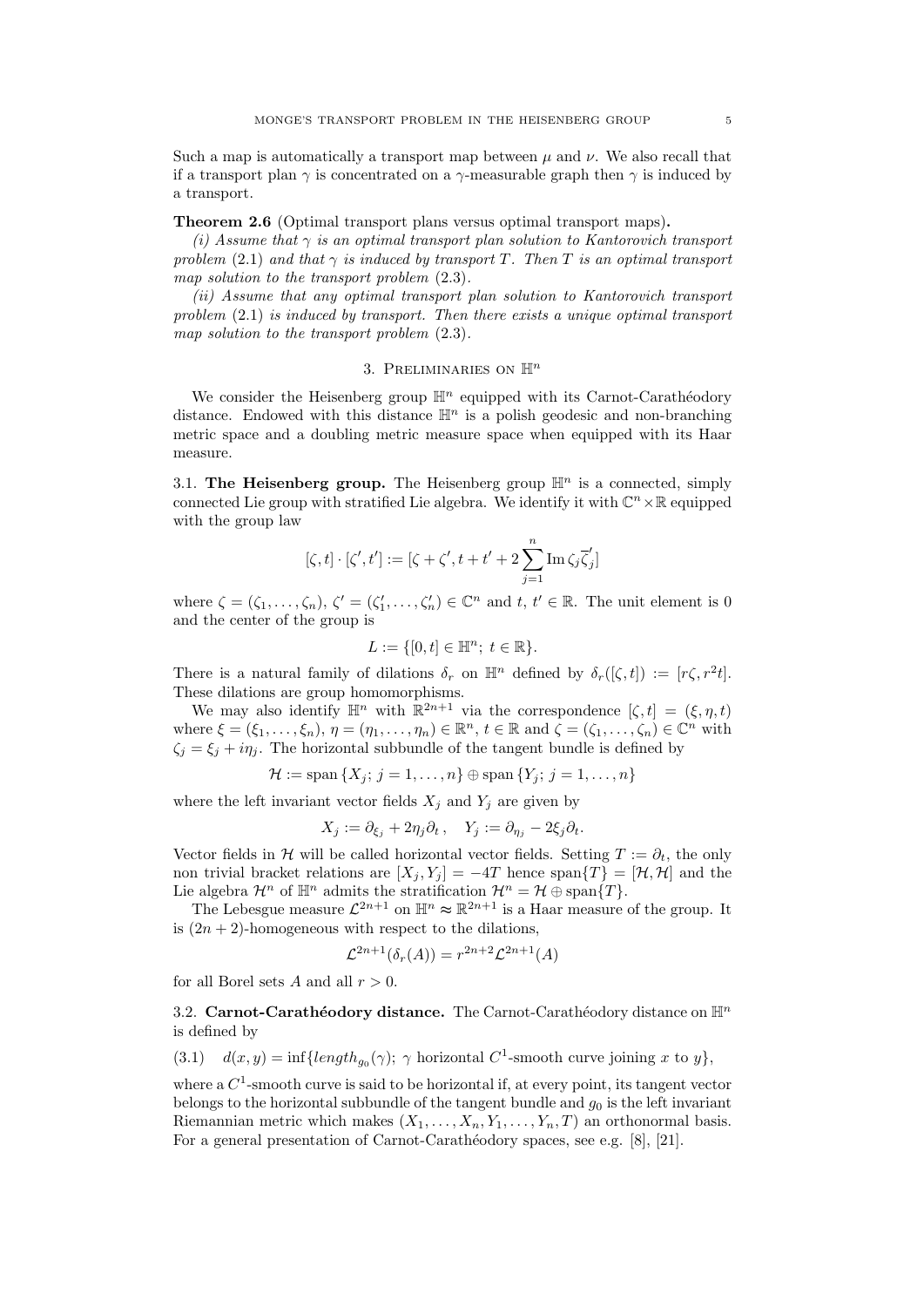The topology induced by this distance is the original (Euclidean) topology on  $\mathbb{H}^n \approx (\mathbb{R}^{2n+1}, g_0)$  and  $(\mathbb{H}^n, d)$  is a complete metric space. The distance is left invariant and 1-homogeneous with respect to the dilations,

$$
d(x \cdot y, x \cdot z) = d(y, z)
$$
 and  $d(\delta_r(y), \delta_r(z)) = r d(y, z)$ 

for all  $x, y, z \in \mathbb{H}^n$  and all  $r > 0$ . It follows in particular that  $B(x, r) = x \cdot \delta_r(B(0, 1))$ and hence

(3.2) 
$$
\mathcal{L}^{2n+1}(B(x,r)) = c_n r^{2n+2}
$$

for all  $x \in \mathbb{H}^n$ , all  $r > 0$  and where  $c_n := \mathcal{L}^{2n+1}(B(0,1)) > 0$ . The measure  $\mathcal{L}^{2n+1}$ is in particular a doubling measure on  $(\mathbb{H}^n, d)$ . For more details about doubling metric measure spaces, see e.g. [19].

As a classical fact, endowed with its Carnot-Carathéodory distance,  $\mathbb{H}^n$  is a geodesic space, i.e., for all  $x, y \in \mathbb{H}^n$ , there exists a curve  $\sigma \in C([a, b], \mathbb{H}^n)$  such that  $\sigma(a) = x$ ,  $\sigma(b) = y$  and  $d(x, y) = l(\sigma)$  where

$$
l(\sigma) = \sup_{N \in \mathbb{N}^*} \sup_{a = t_0 \leq \dots \leq t_N = b} \sum_{i=0}^{N-1} d(\sigma(t_i), \sigma(t_{i+1})).
$$

Up to a reparameterization one can always assume that length minimizing curves  $\sigma$  are parameterized proportionally to arc-length, i.e.,

$$
d(\sigma(s), \sigma(s')) = v (s' - s)
$$

for all  $s < s' \in [a, b]$ , where  $v := d(\sigma(a), \sigma(b))/(b - a)$  is the (constant) speed of the curve. For proofs and further details we refer to e.g. [9] and [18]. As a convention we will use throughout this paper the terminology minimal curves to denote length minimizing curves parameterized proportionally to arc-length.

**Definition 3.1** (Minimal curves). We say that a continuous curve  $\sigma : [a, b] \to \mathbb{H}^n$ is a minimal curve if  $l(\sigma) = d(\sigma(a), \sigma(b))$  and  $\sigma$  is parameterized proportionally to arc-length.

In general Carnot-Carathéodory spaces, issues about uniqueness and regularity of minimal curves between any two points as well as issues about the regularity of the distance function to a given point could be delicate. In the specific case of the Heisenberg group, equations of all minimal curves can be explicitly computed and exploited to overcome these difficulties. We recall below the description of minimal curves in  $\mathbb{H}^n$ , see e.g. [17], [5]. We set

$$
(3.3) \qquad \qquad \Omega := \{ (x, y) \in \mathbb{H}^n \times \mathbb{H}^n; \ x^{-1} \cdot y \notin L \}.
$$

**Theorem 3.2** (Minimal curves in  $\mathbb{H}^n$ ). *Minimal curves in*  $\mathbb{H}^n$  are horizontal  $C^1$ smooth curves such that the infimum in  $(3.1)$  is achieved. One has the more precise description:

(i) Non trivial minimal curves starting from 0 and parameterized on  $[0, 1]$  are all curves  $\sigma_{\chi,\varphi}$  for some  $\chi \in \mathbb{C}^n \setminus \{0\}$  and  $\varphi \in [-2\pi,2\pi]$  where

$$
\sigma_{\chi,\varphi}(s) = [i\frac{(e^{-i\varphi s}-1)\chi}{\varphi},2|\chi|^2\,\frac{\varphi s-\sin(\varphi s)}{\varphi^2}]
$$

$$
if \varphi \in [-2\pi, 2\pi] \backslash \{0\} \ and
$$

$$
\sigma_{\chi,\varphi}(s)=[\chi s,0]
$$

if  $\varphi = 0$ . Moreover one has  $|\chi| = d(0, \sigma_{\chi, \varphi}(1)).$ 

- (ii) For all  $(x, y) \in \Omega$ , there is a unique minimal curve  $x \cdot \sigma_{\chi, \varphi}$  between x and y for some  $\chi \in \mathbb{C}^n \setminus \{0\}$  and some  $\varphi \in (-2\pi, 2\pi)$  and one has  $|\chi| = d(x, y)$ .
- (iii) If  $(x, y) \notin \Omega$ ,  $x^{-1} \cdot y = [0, t]$  for some  $t \in \mathbb{R}^*$ , there are infinitely many minimal curves between x and y. These curves are all curves of the form  $x \cdot \sigma_{\chi,2\pi}$  if  $t > 0$ ,  $x \cdot \sigma_{\chi,-2\pi}$  if  $t < 0$ , for all  $\chi \in \mathbb{C}^n$  such that  $|\chi| = \sqrt{\pi|t|}$ .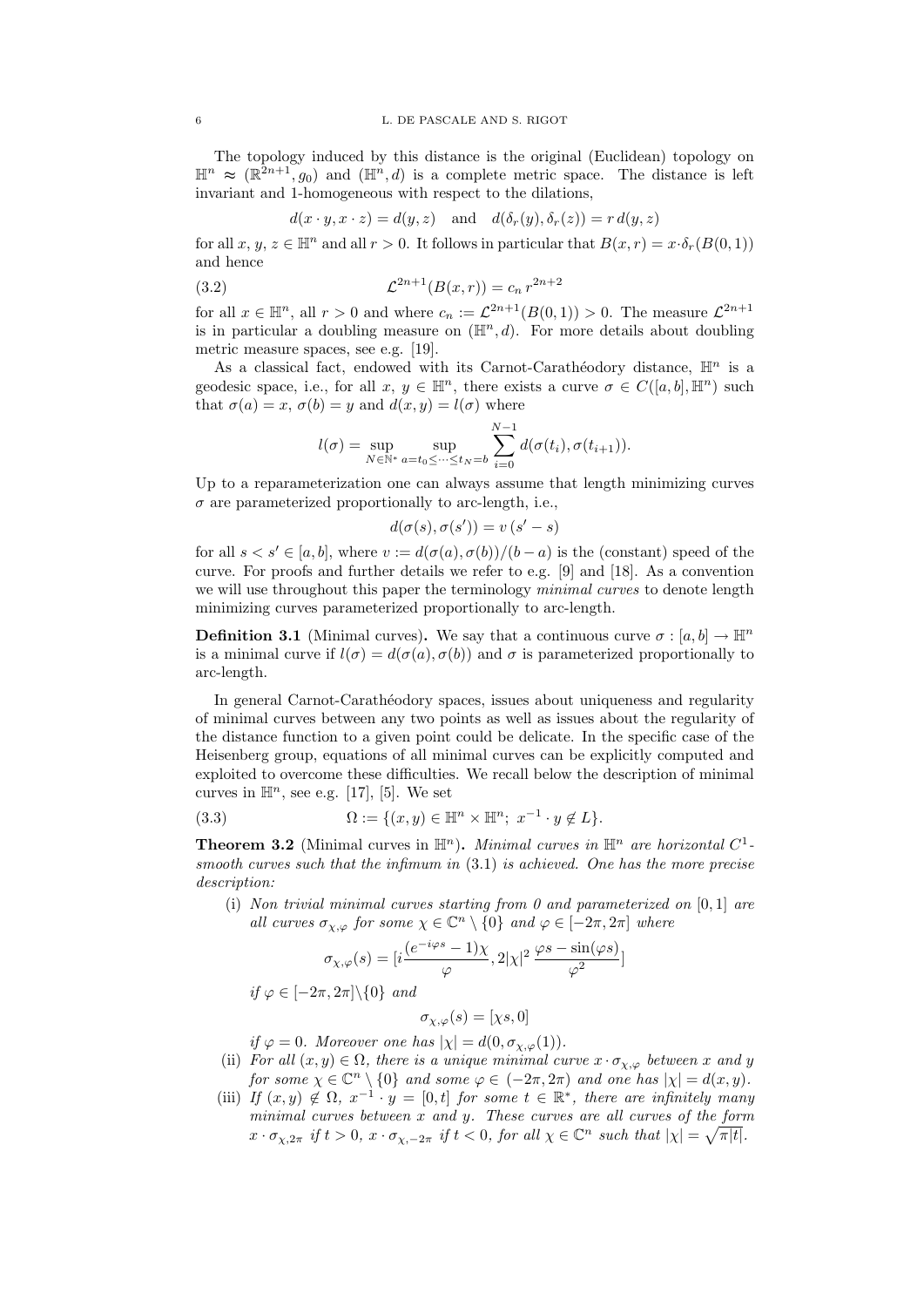Here and in the following,  $|\chi| = (\sum_{j=1}^n |\chi_j|^2)^{1/2}$  for  $\chi = (\chi_1, \ldots, \chi_n) \in \mathbb{C}^n$ . In particular it follows from this description that  $(\mathbb{H}^n, d)$  is non-branching.

**Proposition 3.3** (Non-branching property of  $\mathbb{H}^n$ ). The space ( $\mathbb{H}^n$ , d) is nonbranching, i.e., any two minimal curves which coincide on a non trivial interval coincide on the whole intersection of their intervals of definition.

Equivalently for any quadruple of points  $z, x, y, y' \in \mathbb{H}^n$ , if z is a midpoint of x and y as well as a midpoint of x and y', then  $y = y'$ .

The next lemma collects some differentiability properties of the distance function to a given point to be used later. For  $y \in \mathbb{H}^n$ , we set  $L_y := y \cdot L$ .

**Lemma 3.4.** Let  $y \in \mathbb{H}^n$  and set  $d_y(x) := d(x, y)$ . Then the function  $d_y$  is of class  $C^{\infty}$  on  $\mathbb{H}^n \backslash L_y$  (equipped with the usual differential structure when identifying  $\mathbb{H}^n$ with  $\mathbb{R}^{2n+1}$ ). Moreover one has

- (i)  $|\nabla_H d_u(x)| = 1$  for all  $x \in \mathbb{H}^n \backslash L_u$  where  $\nabla_H d_u(x) := (X_1 d_y(x) + iY_1 d_y(x), \dots, X_n d_y(x) + iY_n d_y(x)).$
- (ii) If  $\nabla d_y(x) = \nabla d_{y'}(x)$  and  $d(x, y) = d(x, y')$  for some  $x \in \mathbb{H}^n \setminus (L_y \cup L_{y'})$ , then  $y = y'$ . Here  $\nabla = (\partial_{\xi_1}, \cdots, \partial_{\xi_n}, \partial_{\eta_1}, \cdots, \partial_{\eta_n}, \partial_t)$  denotes the classical gradient when identifying  $\mathbb{H}^n$  with  $\mathbb{R}^{2n+1}$ .

*Proof.* Set  $\Phi(\chi, \varphi) := \sigma_{\chi, \varphi}(1)$  where  $\sigma_{\chi, \varphi}$  is given in Theorem 3.2. This map is a  $C^{\infty}$ -diffeomorphism from  $\mathbb{C}^n \setminus \{0\} \times (-2\pi, 2\pi)$  onto  $\mathbb{H}^n \setminus L$  (see e.g. [22], [5], [20]). If  $x = \Phi(\chi, \varphi) \in \mathbb{H}^n \setminus L$  with  $(\chi, \varphi) \in \mathbb{C}^n \setminus \{0\} \times (-2\pi, 2\pi)$ , one has  $d_0(x) = |\chi|$  and

$$
\nabla_H d_0(x) = \frac{\chi}{|\chi|} e^{-i\varphi}
$$
 and  $\partial_t d_0(x) = \frac{\varphi}{4|\chi|}$ ,

see [5, Lemma 3.11]. Next, by left invariance, we have  $d_y(x) = d_0(y^{-1} \cdot x)$ ,  $\nabla_H d_y(x) = \nabla_H d_0(y^{-1} \cdot x)$  and  $\partial_t d_y(x) = \partial_t d_0(y^{-1} \cdot x)$  if  $x \in \mathbb{H}^n \setminus L_y$  and the lemma follows easily.

3.3. Interpolation between measures. The notion of interpolation constructed from a transport plan between any two measures will be one of the key notion to be used later. To define it in our geometrical context, we first fix a measurable selection of minimal curves, i.e., a Borel map  $S : \mathbb{H}^n \times \mathbb{H}^n \to C([0,1], \mathbb{H}^n)$  such that for all  $x, y \in \mathbb{H}^n$ ,  $S(x, y)$  is a minimal curve joining x and y. The existence of such a measurable recipe to join any two points in  $\mathbb{H}^n$  by a minimal curve follows from general theorems about measurable selections, see e.g. [27, Chapter 7]. Next we set  $e_t(\sigma) := \sigma(t)$  for all  $\sigma \in C([0, 1], \mathbb{H}^n)$  and  $t \in [0, 1]$ . In particular  $e_t(S(x, y))$ denotes the point lying at distance  $t d(x, y)$  from x on the selected minimal curve  $S(x, y)$  between x and y.

**Definition 3.5.** Let  $\mu, \nu \in \mathcal{P}(\mathbb{H}^n)$  and let  $\gamma \in \Pi(\mu, \nu)$ . The interpolations between  $\mu$  and  $\nu$  constructed from  $\gamma$  are defined as the family  $((e_t \circ S)_\sharp \gamma))_{t\in[0,1]}$  of Borel probability measures on  $\mathbb{H}^n$ .

Note that these interpolations depend a priori on the measurable selection S of minimal curves. This is actually not a serious issue for our purposes. We will moreover always consider interpolations constructed from transport plans that are concentrated on the set  $\Omega$  on which  $S(x, y)$  is nothing but the unique minimal curve between x and y. Note also for further reference that  $S|_{\Omega}$  is continuous.

3.4. Intrinsic differentiability. Intrinsic differentiability properties of real-valued Lipschitz functions on  $\mathbb{H}^n$ , namely a Rademacher's type theorem, will be useful when considering 1-Lipschitz Kantorovich potentials. This theorem is a particular case of a more general result due to P. Pansu. We say that a group homomorphism  $g: \mathbb{H}^n \to \mathbb{R}$  is homogeneous if  $g(\delta_r(x)) = r g(x)$  for all  $x \in \mathbb{H}^n$  and all  $r > 0$ .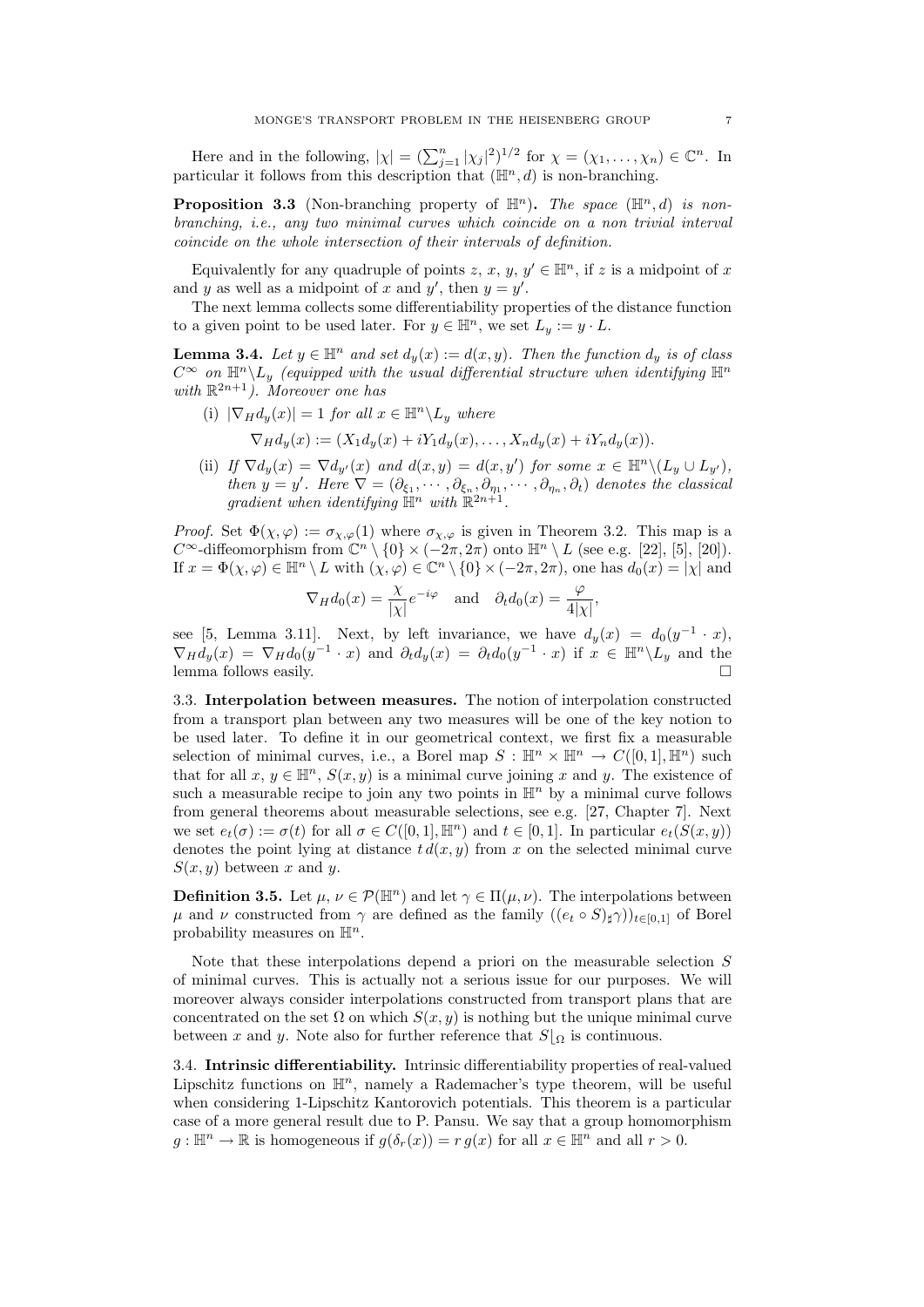**Definition 3.6.** We say that a map  $f : \mathbb{H}^n \to \mathbb{R}$  is Pansu-differentiable at  $x \in \mathbb{H}^n$ if there exists an homogeneous group homomorphism  $g : \mathbb{H}^n \to \mathbb{R}$  such that

$$
\lim_{y \to x} \frac{f(y) - f(x) - g(x^{-1} \cdot y)}{d(y, x)} = 0.
$$

The map q is then unique and will be denoted by  $D_H f(x)$ .

If  $f : \mathbb{H}^n \to \mathbb{R}$  is Pansu-differentiable at  $x \in \mathbb{H}^n$  then the maps  $s \mapsto f(x \cdot \mathbb{H}^n)$  $\delta_s[e_j, 0]$ , resp.  $s \mapsto f(x \cdot \delta_s[e_{n+j}, 0])$ , are differentiable at  $s = 0$  and if we denote the corresponding derivatives by  $X_j f(x)$ , resp.  $Y_j f(x)$ , then

$$
D_H f(x)(\xi, \eta, t) = \sum_{j=1}^n \xi_j X_j f(x) + \eta_j Y_j f(x).
$$

Here  $e_j = (\delta_1^j, \ldots, \delta_n^j) \in \mathbb{C}^n$  and  $e_{n+j} = (i\delta_1^j, \ldots, i\delta_n^j) \in \mathbb{C}^n$ . Using similar notations as in the classical smooth case, we then set  $\nabla_H f(x) := (X_1 f(x) +$  $iY_1f(x), \ldots, X_nf(x) + iY_nf(x)$ .

**Theorem 3.7** (Pansu-differentiability theorem). [23] Let  $f : (\mathbb{H}^n, d) \to \mathbb{R}$  be a C-Lipschitz function. Then, for  $\mathcal{L}^{2n+1}$ -a.e.  $x \in \mathbb{H}^n$ , the function f is Pansudifferentiable at x and  $|\nabla_H f(x)| \leq C$ .

The next lemma will be used to prove that any optimal transport plan is concentrated on the set  $\Omega$ .

**Lemma 3.8.** Let  $u \in Lip_1(d)$ ,  $x \in \mathbb{H}^n$  be such that u is Pansu-differentiable at x with  $|\nabla_H u(x)| \leq 1$  and let  $y \in \mathbb{H}^n$  be such that  $u(x) - u(y) = d(x, y)$ . Then there exists a unique minimal curve between x and y.

*Proof.* Let  $\sigma : [0,1] \to \mathbb{H}^n$  be a minimal curve between x and y. Then  $\sigma$  is a horizontal C<sup>1</sup>-smooth curve and if  $\sigma(t) = (\sigma_1(t), \ldots, \sigma_{2n+1}(t)) \in \mathbb{H}^n \approx \mathbb{R}^{2n+1}$ , one has for all  $t \in [0, 1]$ ,

$$
\dot{\sigma}(t) = \sum_{j=1}^{n} \dot{\sigma}_j(t) X_j(\sigma(t)) + \dot{\sigma}_{n+j}(t) Y_j(\sigma(t))
$$

and  $|\dot{\sigma}_H(t)| = d(x, y)$  where  $\dot{\sigma}_H(t) := (\dot{\sigma}_1(t) + i \dot{\sigma}_{n+1}(t), \dots, \dot{\sigma}_n(t) + i \dot{\sigma}_{2n}(t)) \in \mathbb{C}^n$ . On the other hand, one has

$$
u(x) - u(\sigma(t)) = d(x, \sigma(t)) = t d(x, y)
$$

for all  $t \in [0, 1]$ . Differentiating this equality with respect to t, we get

$$
\sum_{j=1}^{n} \dot{\sigma}_j(0) X_j u(x) + \dot{\sigma}_{n+j}(0) Y_j u(x) = \frac{d}{dt} u(\sigma(t))_{|_{t=0}} = -d(x, y).
$$

All together, it follows that

$$
d(x,y) = |\sum_{j=1}^{n} \dot{\sigma}_j(0) X_j u(x) + \dot{\sigma}_{n+j}(0) Y_j u(x)| \le |\nabla_H u(x)| |\dot{\sigma}_H(0)| \le d(x,y).
$$

In particular, there is equality in all the previous inequalities which implies in turn that  $\dot{\sigma}_H(0) = -d(x, y) \nabla_H u(x)$ . On the other hand one knows from Theorem 3.2 that  $\sigma = x \cdot \sigma_{\chi,\varphi}$  for some  $\chi \in \mathbb{C}^n \setminus \{0\}$  and  $\varphi \in [-2\pi,2\pi]$ . In particular one has  $\dot{\sigma}_H(0) = \chi$ . It follows that  $\chi = -d(x, y) \nabla_H u(x)$  is uniquely determined hence there is a unique minimal curve joining  $x$  and  $y$  according once again to the description given in Theorem 3.2.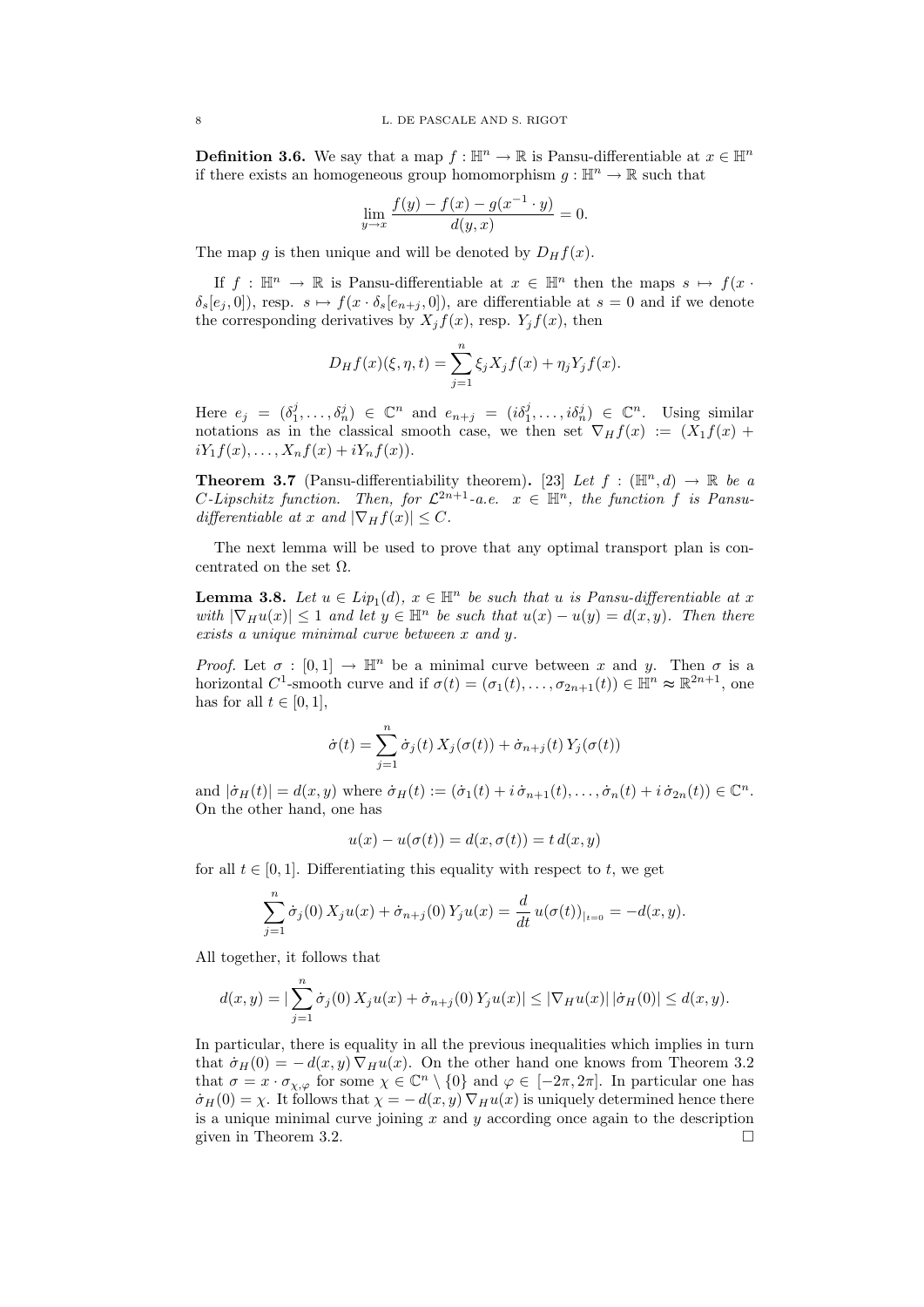## 4. PROPERTIES OF  $\Pi_1(\mu,\nu)$  AND  $\Pi_2(\mu,\nu)$

Let  $\mu, \nu \in \mathcal{P}_c(\mathbb{H}^n)$  be fixed. We denote by  $\Pi_1(\mu, \nu)$  the set of optimal transport plans solution to Kantorovich transport problem (2.1) between  $\mu$  and  $\nu$  with cost  $c(x, y) = d(x, y).$ 

We first prove some geometric properties of optimal transport plans. These properties follow from the behavior of minimal curves in  $(\mathbb{H}^n, d)$ . In the next lemma, we prove that any optimal transport plan is concentrated on the set  $\Omega$  (see (3.3)) of pair of points that are connected by a unique minimal curve.

**Lemma 4.1.** Let  $\gamma \in \Pi_1(\mu, \nu)$  and assume that  $\mu \ll L^{2n+1}$ . Then for  $\gamma$ -a.e.  $(x, y)$ , there exists a unique minimal curve between x and y.

*Proof.* Let  $u \in \text{Lip}_1(d)$  be a Kantorovich potential associated to Kantorovich transport problem (2.1) between  $\mu$  and  $\nu$  with cost  $c(x, y) = d(x, y)$  (see Section 2 and Theorem 2.5 there). Since  $u \in \text{Lip}_1(d)$ , we know from Theorem 3.7 that for  $\mathcal{L}^{2n+1}$ a.e., and hence  $\mu$ -a.e.,  $x \in \mathbb{H}^n$ , u is Pansu-differentiable at x with  $|\nabla_H u(x)| \leq 1$ . Then the conclusion follows from Lemma 3.8 since  $u(x) - u(y) = d(x, y)$  for  $\gamma$ -a.e.  $(x, y)$  (see Theorem 2.5).

The next lemma says that minimal curves used by an optimal transport plan cannot bifurcate. It follows essentially from the non-branching property of  $(\mathbb{H}^n, d)$ .

**Lemma 4.2.** Let  $\gamma \in \Pi_1(\mu, \nu)$ . Then  $\gamma$  is concentrated on a set  $\Gamma$  such that the following holds. For all  $(x, y) \in \Gamma$  and  $(x', y') \in \Gamma$  such that  $x \neq y$  and  $x \neq x'$ , if  $x'$ lies on a minimal curve between x and y then all points x, x', y and y' lie on the same minimal curve. More precisely, there exists a minimal curve  $\sigma : [a, b] \to \mathbb{H}^n$ such that  $x = \sigma(a)$ ,  $y = \sigma(t)$  for some  $t \in (a, b]$ ,  $x' = \sigma(s)$  for some  $s \in (a, t]$  and  $y' = \sigma(t')$  for some  $t' \in [s, b]$ .

*Proof.* Let  $(x, y) \in \mathbb{H}^n \times \mathbb{H}^n$  and  $(x', y') \in \mathbb{H}^n \times \mathbb{H}^n$  such that  $x \neq y$  and  $x' \neq x$ . Assume that  $x' \in \sigma((0, d(x, y)])$  where  $\sigma : [0, d(x, y)] \to \mathbb{H}^n$  is a unit-speed minimal curve between x and y. Let  $\sigma'$  be a unit-speed minimal curve between x' and y' parameterized on  $[d(x, x'), d(x, x') + d(x', y')]$ . Assume moreover that

$$
d(x, y) + d(x', y') \le d(x, y') + d(x', y).
$$

Recall that this holds true for  $\gamma$ -a.e.  $(x, y)$  and  $(x', y')$  by Theorem 2.1. Then the curve  $\tilde{\sigma} : [0, d(x, x') + d(x', y')] \to \mathbb{H}^n$  which coincides with  $\sigma$  on  $[0, d(x, x')]$  and  $\sigma'$  on  $[d(x, x'), d(x, x') + d(x', y')]$  is a length minimizing curve between x and y'. Indeed, otherwise we would have

$$
d(x,y') < l(\tilde{\sigma}) = l(\sigma_{|[0,d(x,x')]}) + l(\sigma'_{|[d(x,x'),d(x,x')+d(x',y')]}) = d(x,x') + d(x',y').
$$

Since x' lies on a minimal curve between x and y, we have  $d(x, x') + d(x', y) = d(x, y)$ and we get

$$
d(x, y') + d(x', y) < d(x, y) + d(x', y')
$$

which gives a contradiction. It follows that  $\sigma$  and  $\tilde{\sigma}$  are unit-speed minimal curves that coincide on the non trivial interval  $[0, d(x, x')]$ . Since  $\mathbb{H}^n$  is non-branching (see Proposition 3.3), this implies that  $\sigma$  and  $\tilde{\sigma}$  are sub-arcs of the same minimal curve, namely  $\sigma$  if  $d(x, y') \leq d(x, y)$  and  $\tilde{\sigma}$  otherwise, on which all points x, x', y and y' lie. And the conclusion follows.

We denote by  $\Pi_2(\mu, \nu)$  the set of transport plans solution to the secondary variational problem:

$$
\min_{\gamma \in \Pi_1(\mu,\nu)} \int_{\mathbb{H}^n \times \mathbb{H}^n} d(x,y)^2 \, d\gamma(x,y).
$$

Optimal transport plans selected through the variational approximations to be introduced in Section 5 will be solution to this secondary variational problem. The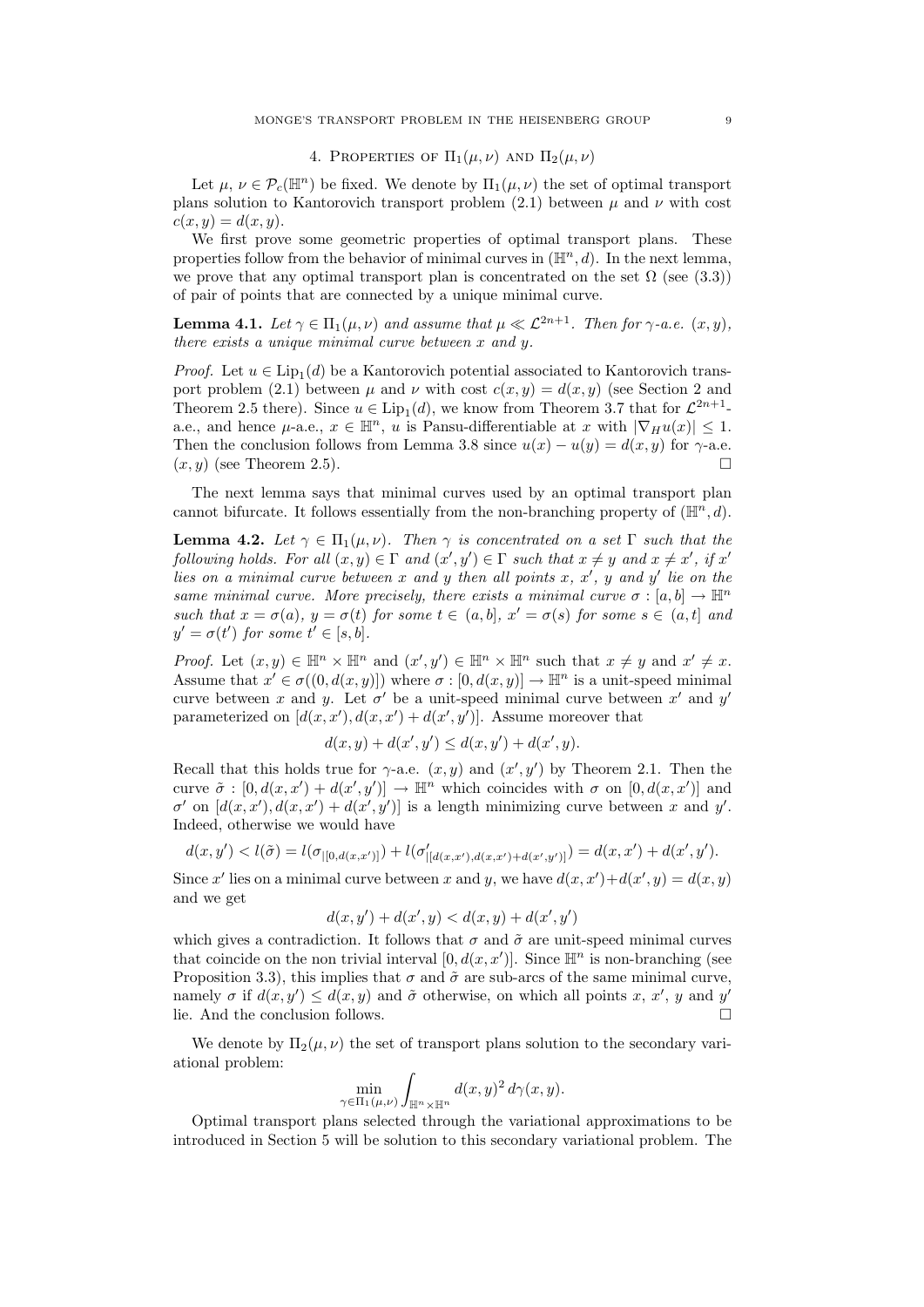next lemma gives a one-dimensional monotonicity condition along minimal curves used by optimal transport plans in  $\Pi_2(\mu, \nu)$ . This follows essentially from a constrained version of  $d^2$ -cyclical monotonicity.

**Lemma 4.3.** Let  $\gamma \in \Pi_2(\mu, \nu)$ . Then  $\gamma$  is concentrated on a set  $\Gamma$  such that the following holds. For all  $(x, y) \in \Gamma$  and  $(x', y') \in \Gamma$  such that  $x \neq y$  and  $x \neq x'$ , if  $x'$ lies on a minimal curve between x and y then all points x,  $x'$ , y and y' lie on the same minimal curve ordered in that way.

In other words, there exists a minimal curve  $\sigma : [a, b] \to \mathbb{H}^n$  such that  $\sigma(a) = x$ ,  $\sigma(t) = y$  for some  $t \in (a, b], \sigma(s) = x'$  for some  $s \in (a, t]$  and  $\sigma(t') = y'$  for some  $t' \in [t, b].$ 

Proof. First, as a classical fact, one can rephrase the secondary variational problem as a classical Kantorovich transport problem (2.1) between  $\mu$  and  $\nu$  with cost  $c(x, y) = \beta(x, y)$  with

$$
\beta(x, y) = \begin{cases} d(x, y)^2 & \text{if } u(x) - u(y) = d(x, y), \\ +\infty & \text{otherwise,} \end{cases}
$$

where  $u \in \text{Lip}_1(d)$  is a Kantorovich potential associated to Kantorovich transport problem (2.1) between  $\mu$  and  $\nu$  with cost  $c(x, y) = d(x, y)$  (see Section 2 and Theorem 2.5 there). Since  $\beta$  is lower semicontinuous and  $\int_{\mathbb{H}^n \times \mathbb{H}^n} \beta(x, y) d\gamma(x, y) < +\infty$ for all  $\gamma \in \Pi_2(\mu, \nu)$ , it follows from Theorem 2.1 that any  $\gamma \in \Pi_2(\mu, \nu)$  is concentrated on a  $\beta$ -cyclically monotone set. So, taking into account the fact that  $\Pi_2(\mu, \nu) \subset \Pi_1(\mu, \nu)$ , we know that  $\gamma \in \Pi_2(\mu, \nu)$  is concentrated on a set  $\Gamma$  such that

$$
u(x) - u(y) = d(x, y)
$$

for all  $(x, y) \in \Gamma$ ,

$$
\beta(x, y) + \beta(x', y') \le \beta(x, y') + \beta(x', y)
$$

for all  $(x, y) \in \Gamma$  and  $(x', y') \in \Gamma$  and the conclusion of Lemma 4.2 holds.

Then let  $(x, y) \in \Gamma$  and  $(x', y') \in \Gamma$  be as in the statement. By Lemma 4.2, the conclusion will follow if we show that  $d(x', y) \leq d(x', y')$ . First we check that  $\beta(x', y) = d(x', y)^2$  and  $\beta(x, y') = d(x, y')^2$ . We have

$$
u(x) \le u(x') + d(x, x') \le u(y) + d(x', y) + d(x, x') = d(x, y) + u(y) = u(x)
$$

hence all these inequalities are equalities. In particular, we get that  $u(x') = u(y) +$  $d(x', y)$  hence  $\beta(x', y) = d(x', y)^2$ . We also get that

$$
u(x) = d(x, x') + u(x') = d(x, x') + u(y') + d(x', y') = u(y') + d(x, y')
$$

hence  $\beta(x, y') = d(x, y')^2$ . If  $d(x', y') < d(x', y)$ , we get

$$
\beta(x, y') + \beta(x', y) - \beta(x', y') - \beta(x, y)
$$
  
=  $d(x, y')^{2} + d(x', y)^{2} - d(x', y')^{2} - d(x, y)^{2}$   
=  $(d(x, x') + d(x', y'))^{2} + d(x', y)^{2} - d(x', y')^{2} - (d(x, x') + d(x', y))^{2}$   
=  $2 d(x, x')(d(x', y') - d(x', y)) < 0$ 

which gives a contradiction.

# 5. Variational approximations

We introduce variational approximations in the spirit of [4] (see also [11], [3]) by rephrasing in our geometrical context the variational approximations considered recently in [24]. This approximation procedure will be used to select optimal transport plans that will be eventually proved to be induced by transport maps.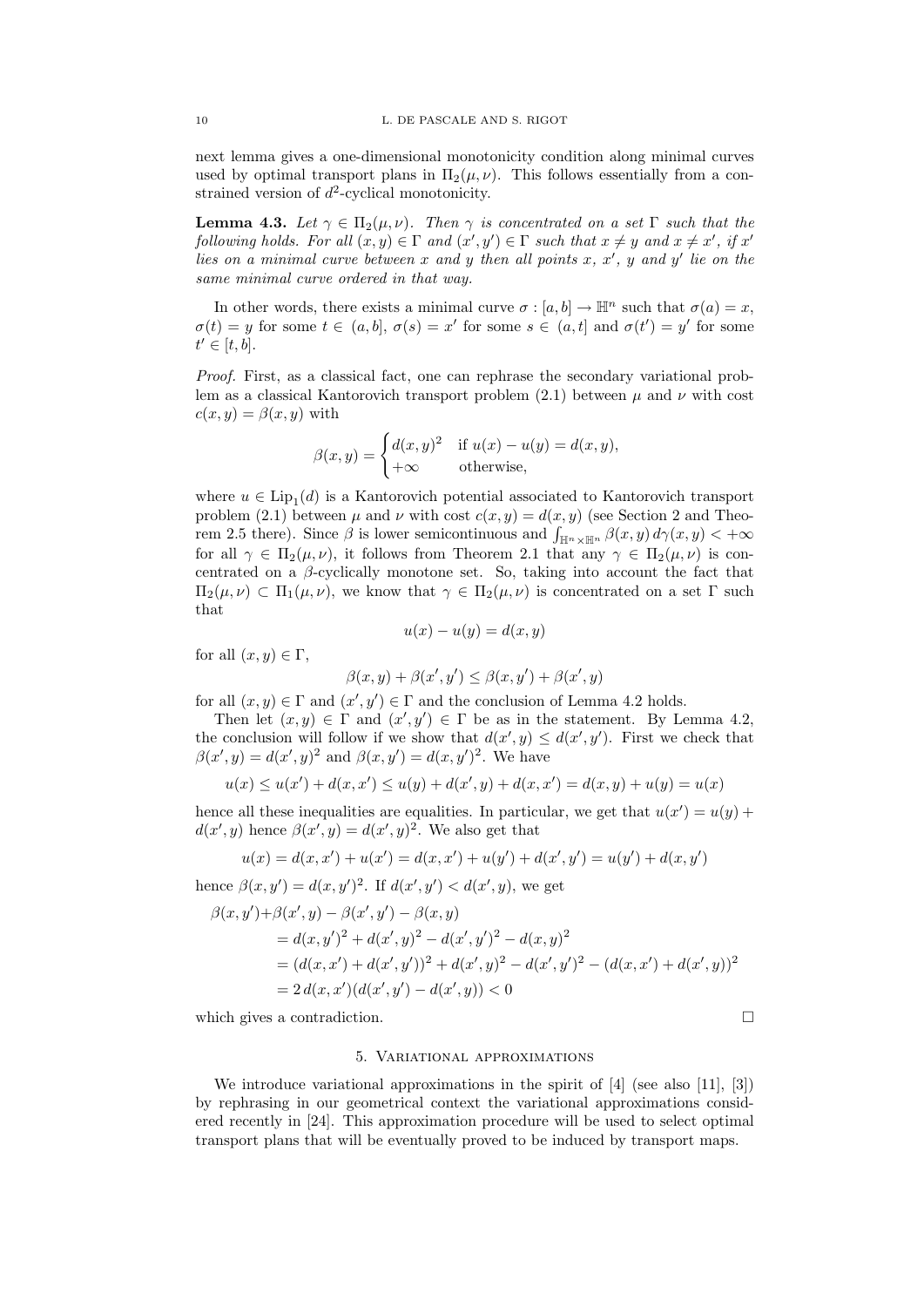Let  $\mu, \nu \in \mathcal{P}_c(\mathbb{H}^n)$  be fixed. Let K be a compact subset of  $\mathbb{H}^n$  such that  $\operatorname{spt} \mu \cup \operatorname{spt} \nu \subset K$  and set

$$
\Pi := \{ \gamma \in \mathcal{P}(\mathbb{H}^n \times \mathbb{H}^n); (\pi_1)_{\sharp} \gamma = \mu, \text{ spt } (\pi_2)_{\sharp} \gamma \subset K \}.
$$

For  $\varepsilon > 0$  fixed and  $\gamma \in \Pi$ , we set

$$
C_{\varepsilon}(\gamma) := \frac{1}{\varepsilon} W_1((\pi_2)_{\sharp}\gamma, \nu) + \int_{\mathbb{H}^n \times \mathbb{H}^n} d(x, y) d\gamma(x, y)
$$

$$
+ \varepsilon \int_{\mathbb{H}^n \times \mathbb{H}^n} d(x, y)^2 d\gamma(x, y) + \varepsilon^{6n+8} \operatorname{card} (\operatorname{spt} (\pi_2)_{\sharp}\gamma)
$$

and consider the family of minimization problems:

$$
(P_{\varepsilon}) \qquad \qquad \min\{C_{\varepsilon}(\gamma); \gamma \in \Pi\}.
$$

Here  $W_1$  denotes the 1-Wasserstein distance defined for any two probability measures  $\mu_1, \mu_2 \in \mathcal{P}(\mathbb{H}^n)$  by

$$
W_1(\mu_1, \mu_2) := \min_{\gamma \in \Pi(\mu_1, \mu_2)} \int_{\mathbb{H}^n \times \mathbb{H}^n} d(x, y) d\gamma(x, y).
$$

First we note that  $(P_{\varepsilon})$  always admits solutions.

**Theorem 5.1.** For any  $\varepsilon > 0$ , the problem  $(P_{\varepsilon})$  admits at least one solution and  $\min\{C_{\varepsilon}(\gamma); \gamma \in \Pi\} < +\infty.$ 

*Proof.* First note that since K is compact,  $C_{\varepsilon}(\gamma) < +\infty$  for any  $\gamma \in \Pi$  such that  $(\pi_2)_{\sharp}$ γ is finitely atomic. Next the existence of solutions to  $(P_{\varepsilon})$  follows from the weak compactness of Π, the lower semicontinuity of the three first terms to be minimized and the Kuratowski convergence of the supports of weakly converging probability measures (see [2, Chapter 5]).  $\square$ 

Next, weak limits of solutions to  $(P_{\varepsilon})$  are optimal transport plans that are solutions to the secondary variational problem introduced in Section 4 to which we refer for the definition of  $\Pi_2(\mu, \nu)$ . Modulo minor modifications due to our geometrical context, this can be proved with the same arguments as those given in [24].

**Lemma 5.2.** Let  $\varepsilon_k$  be a sequence converging to 0 and  $\gamma_{\varepsilon_k}$  a sequence of solutions to  $(P_{\varepsilon_k})$  which is weakly converging to some  $\gamma \in \mathcal{P}(\mathbb{H}^n \times \mathbb{H}^n)$ . Then  $\gamma \in \Pi_2(\mu, \nu)$ .

*Proof.* First we note that for any  $m \geq 1$ , one can find a finite set  $F_m \subset K$  such that card  $F_m \n\leq C m^{2n+2}$  for some constant  $C > 0$  which depends only on n and diam K and a Borel map  $p_m: K \to F_m$  such that

$$
d(p_m(x),x) < 1/m
$$

for all  $x \in K$ . Indeed choose  $x_1 \in K$ . For  $i \geq 2$ , choose by induction  $x_i \in$  $K \setminus \bigcup_{i \leq i} B(x_i, 1/m)$  as long as  $K \setminus \bigcup_{i \leq i} B(x_i, 1/m) \neq \emptyset$ . Let  $F_m$  denote the set of all these points. The balls  $B(x_i, 1/(2m))$  are mutually disjoint and  $\cup_i B(x_i, 1/(2m)) \subset$  $B(x_1, \text{diam } K + 1)$ . Remembering (3.2), it follows that

$$
c_n(2m)^{-2n-2} \operatorname{card} F \leq \mathcal{L}^{2n+1}(\cup_i B(x_i, 1/(2m)))
$$
  
 
$$
\leq \mathcal{L}^{2n+1}(B(x_1, \operatorname{diam} K + 1)) = c_n(\operatorname{diam} K + 1)^{2n+2}
$$

for any finite subset  $F \subset F_m$ , hence  $F_m$  is a finite set with card  $F_m \leq C m^{2n+2}$ where C depends only on n and diam K. Next, by construction, for any  $x \in K$ , there exists a unique  $x_i \in F_m$  such that  $x \in B(x_i, 1/m) \setminus \cup_{j \leq i} B(x_j, 1/m)$  and we then set  $p_m(x) := x_i$ .

The proof of the lemma can now be completed following the same arguments as those in [24]. For sake of completeness, we sketch these arguments below. Let  $\gamma_{\varepsilon_k}$ and  $\gamma$  be as in the statement. For  $m \geq 1$ , one sets  $\nu_m := (p_m)_{\sharp} \nu$ . Note that by construction of  $F_m$  and  $p_m$ , one has card (spt  $\nu_m$ )  $\leq C m^{2n+2}$  and  $W_1(\nu_m, \nu) \leq 1/m$ .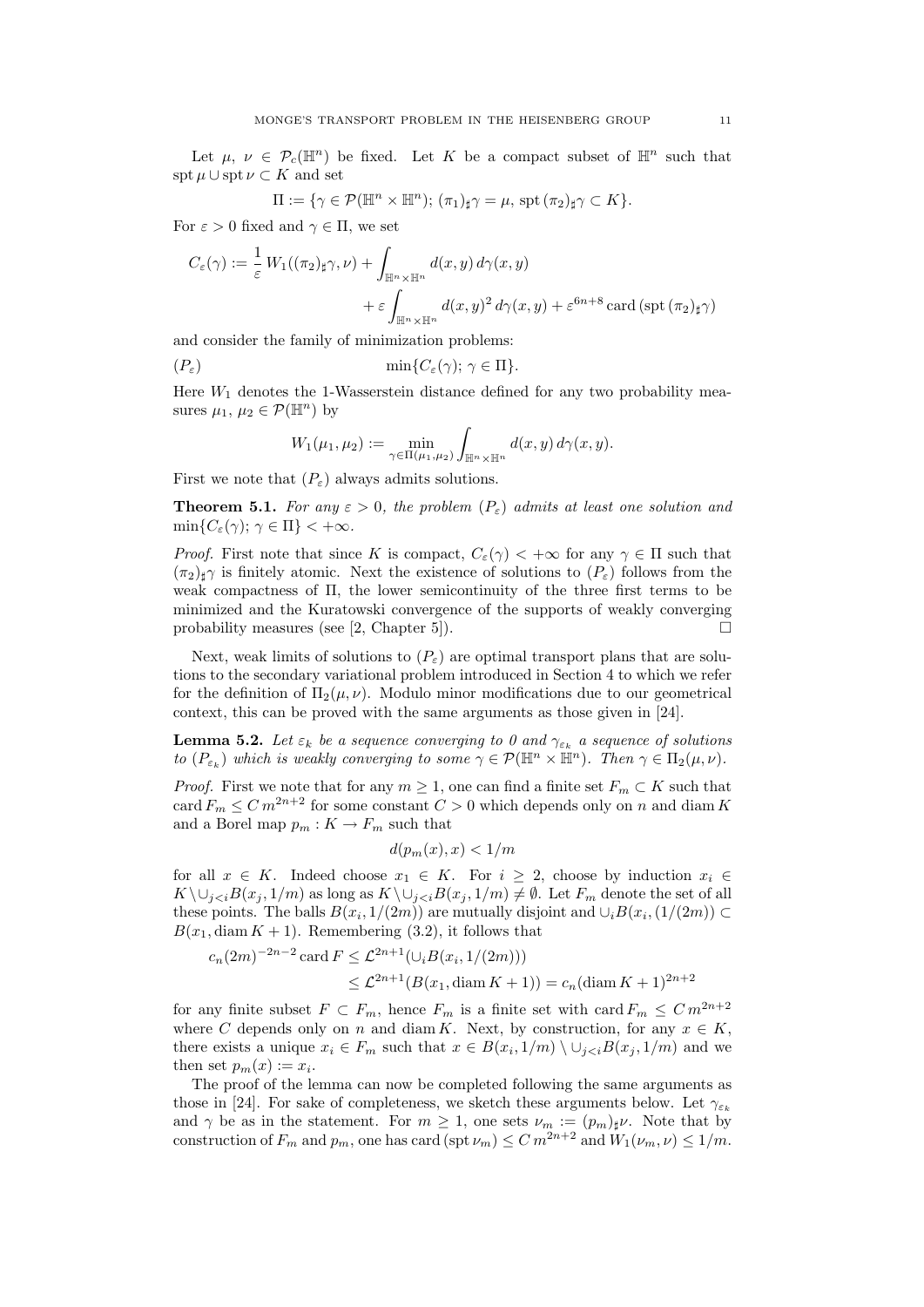To check that  $\gamma \in \Pi(\mu, \nu)$ , one takes some  $\gamma_m \in \Pi(\mu, \nu_m) \subset \Pi$  and uses the optimality of  $\gamma_{\varepsilon_k}$  which implies

$$
W_1((\pi_2)_{\sharp}\gamma_{\varepsilon_k}, \nu) \leq \varepsilon_k C_{\varepsilon_k}(\gamma_m)
$$
  

$$
\leq \frac{1}{m} + \varepsilon_k \operatorname{diam}(K) + \varepsilon_k^2 \operatorname{diam}(K)^2 + C\varepsilon_k^{6n+9} m^{2n+2}.
$$

Then one lets  $\varepsilon_k \to 0$  with  $m \ge 1$  fixed and then  $m \to +\infty$  to get that  $(\pi_2)_{\sharp} \gamma_{\varepsilon_k}$ converges weakly to  $\nu$ . Since it also converges weakly to  $(\pi_2)_{\sharp}\gamma$ , it follows that  $\gamma \in \Pi(\mu, \nu).$ 

To check that  $\gamma \in \Pi_1(\mu, \nu)$ , one takes  $\overline{\gamma} \in \Pi_1(\mu, \nu)$  and sets  $\overline{\gamma}_m := (Id, p_m)_{\sharp} \overline{\gamma} \in$  $\Pi(\mu, \nu_m)$  where  $(Id, p_m)(x, y) = (x, p_m(y))$ . By optimality of  $\gamma_{\varepsilon_k}$ , one has

$$
\int_{\mathbb{H}^n \times \mathbb{H}^n} d(x, y) d\gamma_{\varepsilon_k}(x, y) \le C_{\varepsilon_k}(\overline{\gamma}_m)
$$
\n
$$
\le \frac{1}{m \varepsilon_k} + \int_{\mathbb{H}^n \times \mathbb{H}^n} d(x, y) d\overline{\gamma}_m(x, y) + \varepsilon_k \operatorname{diam}(K)^2 + C \varepsilon_k^{6n+8} m^{2n+2}.
$$

Choosing m of the order of  $\varepsilon_k^{-2}$  and letting  $\varepsilon_k \to 0$ , one gets

$$
\int_{\mathbb{H}^n \times \mathbb{H}^n} d(x, y) d\gamma(x, y) \le \int_{\mathbb{H}^n \times \mathbb{H}^n} d(x, y) d\overline{\gamma}(x, y)
$$

hence  $\gamma \in \Pi_1(\mu, \nu)$ .

Finally, to check that  $\gamma \in \Pi_2(\mu, \nu)$ , one uses once again the optimality of  $\gamma_{\varepsilon_k}$  in the following way,

$$
W_1((\pi_2)_{\sharp}\gamma_{\varepsilon_k},\nu) + \varepsilon_k \int_{\mathbb{H}^n \times \mathbb{H}^n} d(x,y) d\gamma_{\varepsilon_k}(x,y) + \varepsilon_k^2 \int_{\mathbb{H}^n \times \mathbb{H}^n} d(x,y)^2 d\gamma_{\varepsilon_k}(x,y) \leq \varepsilon_k C_{\varepsilon_k}(\overline{\gamma}_m)
$$

On the other hand, one has

$$
W_1(\mu, \nu) \le W_1(\mu, (\pi_2)_{\sharp} \gamma_{\varepsilon_k}) + W_1((\pi_2)_{\sharp} \gamma_{\varepsilon_k}, \nu)
$$
  

$$
\le \int_{\mathbb{H}^n \times \mathbb{H}^n} d(x, y) d\gamma_{\varepsilon_k}(x, y) + W_1((\pi_2)_{\sharp} \gamma_{\varepsilon_k}, \nu)
$$

and

$$
\int_{\mathbb{H}^n \times \mathbb{H}^n} d(x, y) d\overline{\gamma}_m(x, y) = \int_{\mathbb{H}^n \times \mathbb{H}^n} d(x, p_m(y)) d\overline{\gamma}(x, y)
$$
\n
$$
\leq \int_{\mathbb{H}^n \times \mathbb{H}^n} d(x, y) d\overline{\gamma}(x, y) + \int_{\mathbb{H}^n \times \mathbb{H}^n} d(y, p_m(y)) d\overline{\gamma}(x, y)
$$
\n
$$
\leq W_1(\mu, \nu) + \frac{1}{m}.
$$

It follows that

$$
(1 - \varepsilon_k)W_1((\pi_2)_{\sharp}\gamma_{\varepsilon_k}, \nu) + \varepsilon_k W_1(\mu, \nu) + \varepsilon_k^2 \int_{\mathbb{H}^n \times \mathbb{H}^n} d(x, y)^2 d\gamma_{\varepsilon_k}
$$
  

$$
\leq \frac{1}{m} + \frac{\varepsilon_k}{m} + \varepsilon_k W_1(\mu, \nu) + \varepsilon_k^2 \int_{\mathbb{H}^n \times \mathbb{H}^n} d(x, y)^2 d\overline{\gamma}_m + C\varepsilon_k^{6n+9} m^{2n+2}
$$

and hence

$$
\int_{\mathbb{H}^n \times \mathbb{H}^n} d(x, y)^2 d\gamma_{\varepsilon_k}(x, y)
$$
\n
$$
\leq \frac{1}{m \varepsilon_k^2} + \frac{1}{m \varepsilon_k} + \int_{\mathbb{H}^n \times \mathbb{H}^n} d(x, y)^2 d\overline{\gamma}_m(x, y) + C \varepsilon_k^{6n+7} m^{2n+2}
$$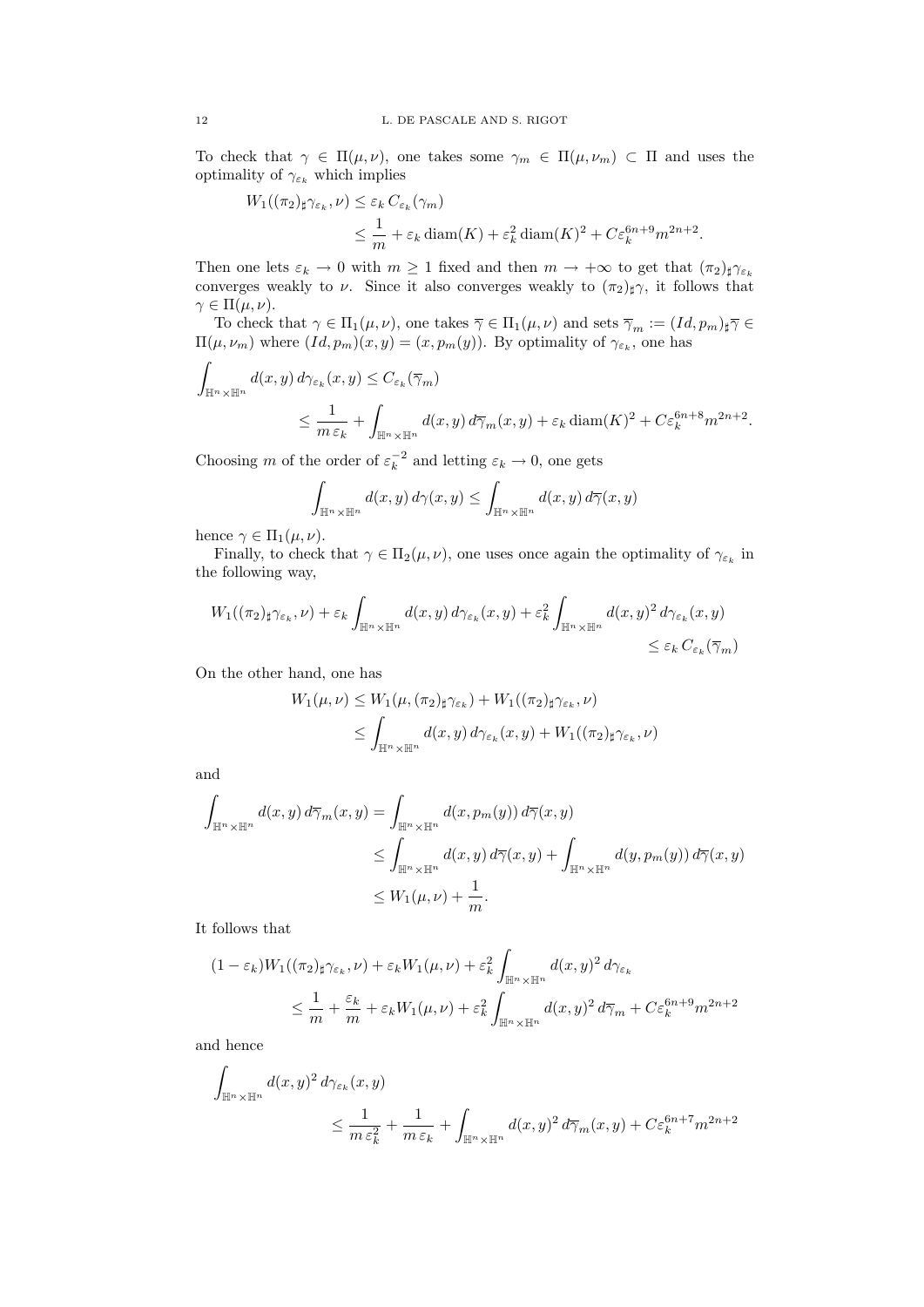provided  $\varepsilon_k \leq 1$ . Choosing m of the order of  $\varepsilon_k^{-3}$  and letting  $\varepsilon_k \to 0$ , one gets

$$
\int_{\mathbb{H}^n \times \mathbb{H}^n} d(x, y)^2 d\gamma(x, y) \le \int_{\mathbb{H}^n \times \mathbb{H}^n} d(x, y)^2 d\overline{\gamma}(x, y).
$$

Since  $\overline{\gamma} \in \Pi_1(\mu, \nu)$  was arbitrary, it follows that  $\gamma \in \Pi_2(\mu, \nu)$ .

The rest of this section is devoted to the study of the solutions to  $(P_{\varepsilon})$ . We fix  $\varepsilon > 0$  and set

$$
c_{\varepsilon}(x,y) := d(x,y) + \varepsilon d(x,y)^2.
$$

We first recall the following classical fact.

**Lemma 5.3.** Let  $\gamma_{\varepsilon}$  be a solution to  $(P_{\varepsilon})$ . Then for any Borel set  $U \subset \mathbb{H}^n \times$  $\mathbb{H}^n$ ,  $(\pi_2)_{\sharp}(\gamma_{\varepsilon}|U)$  is finitely atomic and  $\gamma_{\varepsilon}|U$  is a solution to Kantorovich transport problem (2.1) between  $(\pi_1)_\sharp(\gamma_\varepsilon|U)$  and  $(\pi_2)_\sharp(\gamma_\varepsilon|U)$  with cost  $c_\varepsilon$ .

*Proof.* The fact that  $(\pi_2)_{\sharp}(\gamma_{\varepsilon}|U)$  is finitely atomic obviously follows from the fact that  $C_{\varepsilon}(\gamma_{\varepsilon}) = \min\{C_{\varepsilon}(\gamma); \gamma \in \Pi\} < +\infty$ . Next it is also immediate that  $\gamma_{\varepsilon}$  is a solution to Kantorovich transport problem (2.1) between  $\mu$  and  $(\pi_2)_{\sharp}(\gamma_{\varepsilon})$  with cost  $c_{\varepsilon}$ . Then as a classical fact, the claim follows from the linearity of the functional to be minimized with respect to the transport plan. If  $\gamma \in \Pi((\pi_1)_\sharp(\gamma_\varepsilon|U),(\pi_2)_\sharp(\gamma_\varepsilon|U)),$ one indeed simply compare  $C_{\varepsilon}(\gamma_{\varepsilon})$  with  $C_{\varepsilon}(\hat{\gamma})$  where  $\hat{\gamma} = \gamma_{\varepsilon}[(\mathbb{H}^{n} \times \mathbb{H}^{n}) \setminus U + \gamma \in$  $\Pi(\mu, (\pi_2)_{\sharp}(\gamma_{\varepsilon}))$  to get the conclusion.

Next in this section we consider interpolations between two measures  $\overline{\mu}$ ,  $\overline{\nu} \in$  $\mathcal{P}_c(\mathbb{H}^n)$  that are constructed from a transport plan solution to Kantorovich transport problem (2.1) between these two measures with cost  $c_{\varepsilon}$ . We prove absolute continuity and, more importantly,  $L^{\infty}$ -estimates on the density with respect to  $\mathcal{L}^{2n+1}$  of these interpolations whenever  $\bar{\mu} \ll \mathcal{L}^{2n+1}$  and  $\bar{\nu}$  is finitely atomic, see Proposition 5.7. We divide the arguments into several steps. First we prove that any solution to this Kantorovich transport problem is induced by a transport.

**Theorem 5.4.** Let  $\overline{\mu}$ ,  $\overline{\nu} \in \mathcal{P}_c(\mathbb{H}^n)$  be fixed. Assume that  $\overline{\mu} \ll \mathcal{L}^{2n+1}$  and that  $\overline{\nu}$  is finitely atomic. Then any solution to Kantorovich transport problem (2.1) between  $\overline{\mu}$  and  $\overline{\nu}$  with cost  $c_{\varepsilon}$  is induced by a transport. In particular there exists a unique optimal transport map solution to the transport problem (2.3) between  $\overline{\mu}$  and  $\overline{\nu}$  with cost  $c_{\varepsilon}$ .

*Proof.* Let  $\psi$  be a Kantorovich potential for Kantorovich transport problem (2.1) between  $\overline{\mu}$  and  $\overline{\nu}$  with cost  $c_{\varepsilon}$  given by Theorem 2.2. Let  $\{y_i\}_{i=1}^k$  denote the atoms of  $\overline{\nu}$ . We prove that for  $\mathcal{L}^{2n+1}$ -a.e.  $x \in \mathbb{H}^n$ , there is at most one point  $y_i$  for some  $i \in \{1, \ldots, k\}$  such that

$$
\psi(x) + \psi^{c}(y_i) = c_{\varepsilon}(x, y_i).
$$

Since  $\overline{\mu} \ll L^{2n+1}$ , it will follow that any transport plan solution to Kantorovich transport problem (2.1) between  $\overline{\mu}$  and  $\overline{\nu}$  with cost  $c_{\varepsilon}$  is concentrated on a  $\overline{\mu}$ measurable graph and hence induced by a transport. This implies in turn existence and uniqueness of the optimal transport map solution to the transport problem (2.3) between  $\overline{\mu}$  and  $\overline{\nu}$  with cost  $c_{\varepsilon}$  (see Theorem 2.6).

For  $i \neq j$ , set  $h_{ij}(x) := c_{\varepsilon}(x, y_i) - c_{\varepsilon}(x, y_j) + \psi^{c}(y_j) - \psi^{c}(y_i)$ . It follows from Lemma 3.4 that  $h_{ij}$  is of class  $C^{\infty}$  on the open set  $\mathbb{H}^n \setminus (L_{y_i} \cup L_{y_j})$  with  $\nabla h_{ij} \neq 0$ . Indeed assume on the contrary that  $\nabla h_{ij}(x) = 0$  for some  $x \in \mathbb{H}^n \setminus (L_{y_i} \cup L_{y_j}).$ Then, differentiating along the horizontal vector fields  $X_i$  and  $Y_i$ , we would have

$$
\nabla_H d_{y_i}(x) (1 + 2\varepsilon d_{y_i}(x)) = \nabla_H d_{y_j}(x) (1 + 2\varepsilon d_{y_j}(x)).
$$

Since  $|\nabla_H d_{y_i}(x)| = |\nabla_H d_{y_j}(x)|$  (see Lemma 3.4(i)), this would imply that  $d_{y_i}(x) =$  $d_{y_j}(x)$  and in turn that  $\nabla_H d_{y_i}(x) = \nabla_H d_{y_j}(x)$ . Since we also have by assumption  $\partial_t d_{y_i}(x) = \partial_t d_{y_j}(x)$ , Lemma 3.4(ii) would give  $y_i = y_j$ . It follows that the set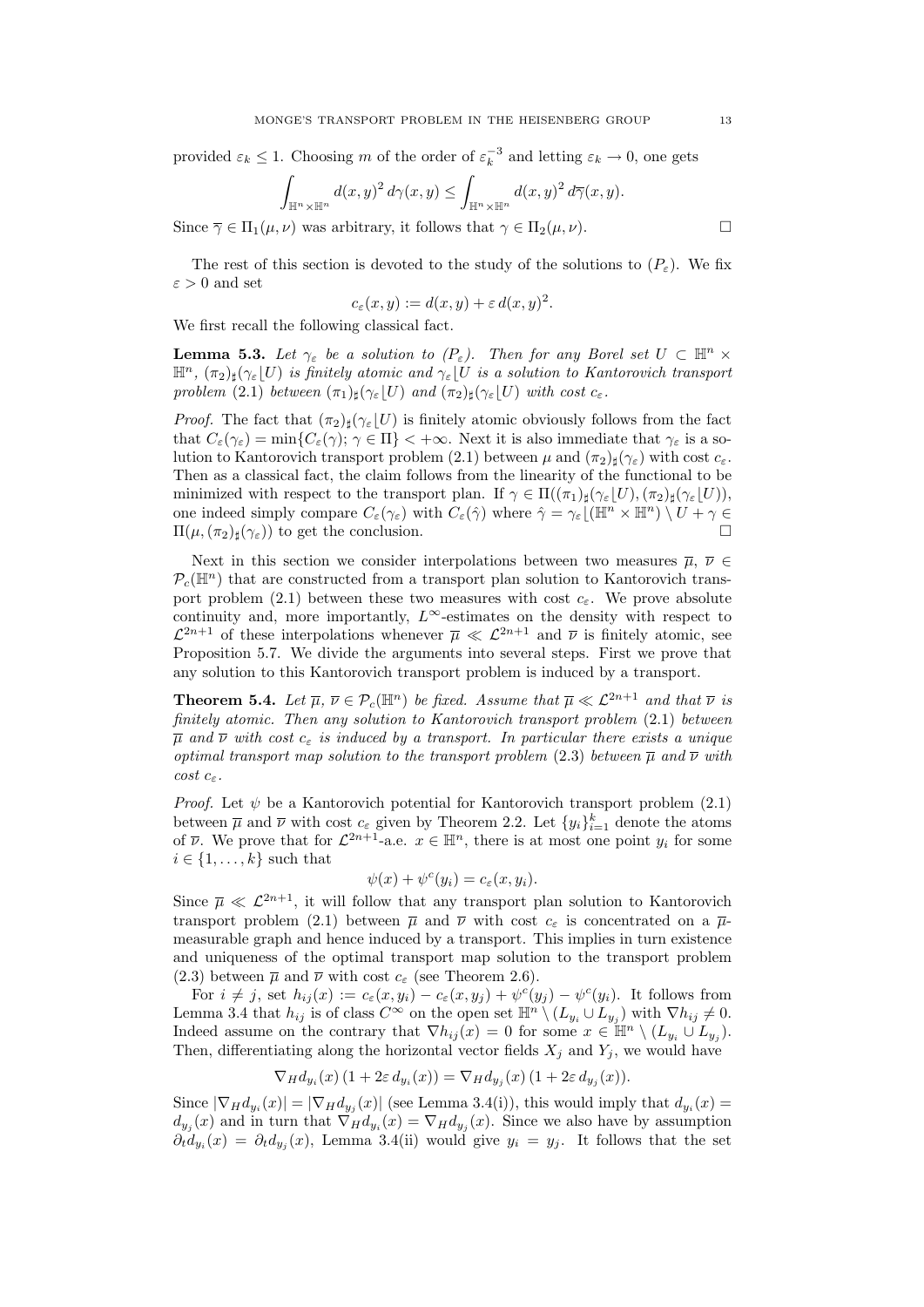${x \in \mathbb{H}^n \setminus (L_{y_i} \cup L_{y_j})$ ;  $h_{ij}(x) = 0}$  is a  $C^{\infty}$ -smooth submanifold of dimension  $2n$  in  $\mathbb{R}^{2n+1}$  and hence has Lebesgue measure 0. Since  $\mathcal{L}^{2n+1}(L_{y_i})=0$ , it follows that

$$
\mathcal{L}^{2n+1}(\bigcup_{i \neq j} \{x \in \mathbb{H}^n; h_{ij}(x) = 0\}) = 0
$$

and the claim follows.  $\hfill \square$ 

If  $T : \mathbb{H}^n \to \mathbb{H}^n$ , we set  $T_t = e_t \circ S \circ (I \otimes T)$ , i.e.,  $T_t(x)$  is the point lying at distance  $t d(x, T(x))$  from x on the selected minimal curve  $S(x, T(x))$  between x and  $T(x)$  (see Subsection 3.3 for the definition of S and  $e_t$ ).

**Proposition 5.5.** [27, Chapter 7] Let  $\overline{\mu}$ ,  $\overline{\nu} \in \mathcal{P}_c(\mathbb{H}^n)$  be fixed such that  $\overline{\mu} \ll$  $\mathcal{L}^{2n+1}$  and  $\overline{\nu}$  is finitely atomic. Let  $T^{\varepsilon}$  be the optimal transport map solution to the transport problem (2.3) between  $\bar{\mu}$  and  $\bar{\nu}$  with cost  $c_{\varepsilon}$ . Then there exists a  $\bar{\mu}$ - measurable set A such that  $\overline{\mu}(A) = 1$  and such that for each  $t \in [0,1)$ ,  $T_t^{\varepsilon}|_A$  is injective.

The cost  $c_{\varepsilon}$  can be recovered as coming from a so-called coercive Lagrangian action. Since  $(\mathbb{H}^n, d)$  is non-branching, the proposition essentially follows from [27, Chapter 7, Theorem 7.30]. However one does not need the full strength of the theory developed in [27, Chapter 7] to get the conclusion of Proposition 5.5 and we sketch below the arguments for the reader's convenience.

*Proof.* Let  $0 \leq s < t \leq 1$  and  $x, y \in \mathbb{H}^n$ . Set

$$
c_{\varepsilon}^{s,t}(x,y) = d(x,y) + \varepsilon \, \frac{d(x,y)^2}{t-s}.
$$

The space  $(\mathbb{H}^n, d)$  being a geodesic space and  $u \mapsto u + \varepsilon u^2$  being strictly increasing and strictly convex on  $[0, +\infty)$ , one has

$$
c_{\varepsilon}(x,y) \leq c_{\varepsilon}^{0,t}(x,z) + c_{\varepsilon}^{t,1}(z,y)
$$

for all x, y, z 
in  $\mathbb{H}^n$  and  $t \in (0,1)$ , with equality if and only if any curve in  $C([0,1], \mathbb{H}^n)$  obtained by concatenation of a minimal curve  $\sigma_{x,z} : [0,t] \to \mathbb{H}^n$  between x and z and a minimal curve  $\sigma_{z,y} : [t,1] \to \mathbb{H}^n$  between z and y is a minimal curve between  $x$  and  $y$ .

On the other hand, by  $c_{\varepsilon}$ -cyclical monotonicity, one knows that there exists a  $\overline{\mu}$ - measurable set A such that  $\overline{\mu}(A) = 1$  and

$$
c_\varepsilon(x,T^\varepsilon(x))+c_\varepsilon(\tilde{x},T^\varepsilon(\tilde{x}))\leq c_\varepsilon(x,T^\varepsilon(\tilde{x}))+c_\varepsilon(\tilde{x},T^\varepsilon(x))
$$

for all  $x, \tilde{x} \in A$  (see Theorem 2.1).

Now let  $t \in (0,1)$  be fixed and let  $x, \tilde{x} \in A$ . Assume that  $T_t^{\varepsilon}(x) = T_t^{\varepsilon}(\tilde{x})$ . Then

(5.1) 
$$
c_{\varepsilon}(x,T^{\varepsilon}(\tilde{x})) \leq c_{\varepsilon}^{0,t}(x,z) + c_{\varepsilon}^{t,1}(z,T^{\varepsilon}(\tilde{x})),
$$

and similarly,

$$
c_{\varepsilon}(\tilde{x},T^{\varepsilon}(x))\leq c_{\varepsilon}^{0,t}(\tilde{x},z)+c_{\varepsilon}^{t,1}(z,T^{\varepsilon}(x))
$$

where 
$$
z = T_t^{\varepsilon}(x) = T_t^{\varepsilon}(\tilde{x})
$$
. It follows that  
\n
$$
c_{\varepsilon}(x,T^{\varepsilon}(x)) + c_{\varepsilon}(\tilde{x},T^{\varepsilon}(\tilde{x}))
$$
\n
$$
\leq c_{\varepsilon}(x,T^{\varepsilon}(\tilde{x})) + c_{\varepsilon}(\tilde{x},T^{\varepsilon}(x))
$$
\n
$$
\leq c_{\varepsilon}^{0,t}(x,T_{t}^{\varepsilon}(x)) + c_{\varepsilon}^{t,1}(T_{t}^{\varepsilon}(x),T^{\varepsilon}(x)) + c_{\varepsilon}^{0,t}(\tilde{x},T_{t}^{\varepsilon}(\tilde{x})) + c_{\varepsilon}^{t,1}(T_{t}^{\varepsilon}(\tilde{x}),T^{\varepsilon}(\tilde{x}))
$$
\n
$$
= c_{\varepsilon}(x,T^{\varepsilon}(x)) + c_{\varepsilon}(\tilde{x},T^{\varepsilon}(\tilde{x})).
$$

Hence equality has to hold in all these inequalities. In particular equality holds in (5.1). It follows that the curve obtained by concatenation of the minimal curve  $s \in [0, t] \mapsto e_s(S(x, T^{\varepsilon}(x)))$  between x and z with the minimal curve  $s \in [t, 1] \mapsto$  $e_s(S(\tilde{x}, T^{\varepsilon}(\tilde{x})))$  between z and  $T^{\varepsilon}(\tilde{x})$  is a minimal curve. Since this curve coincides with the minimal curve  $\sigma : s \in [0,1] \mapsto e_s(S(x,T^{\varepsilon}(x)))$  on the non trivial interval

$$
\boxed{\phantom{0}}
$$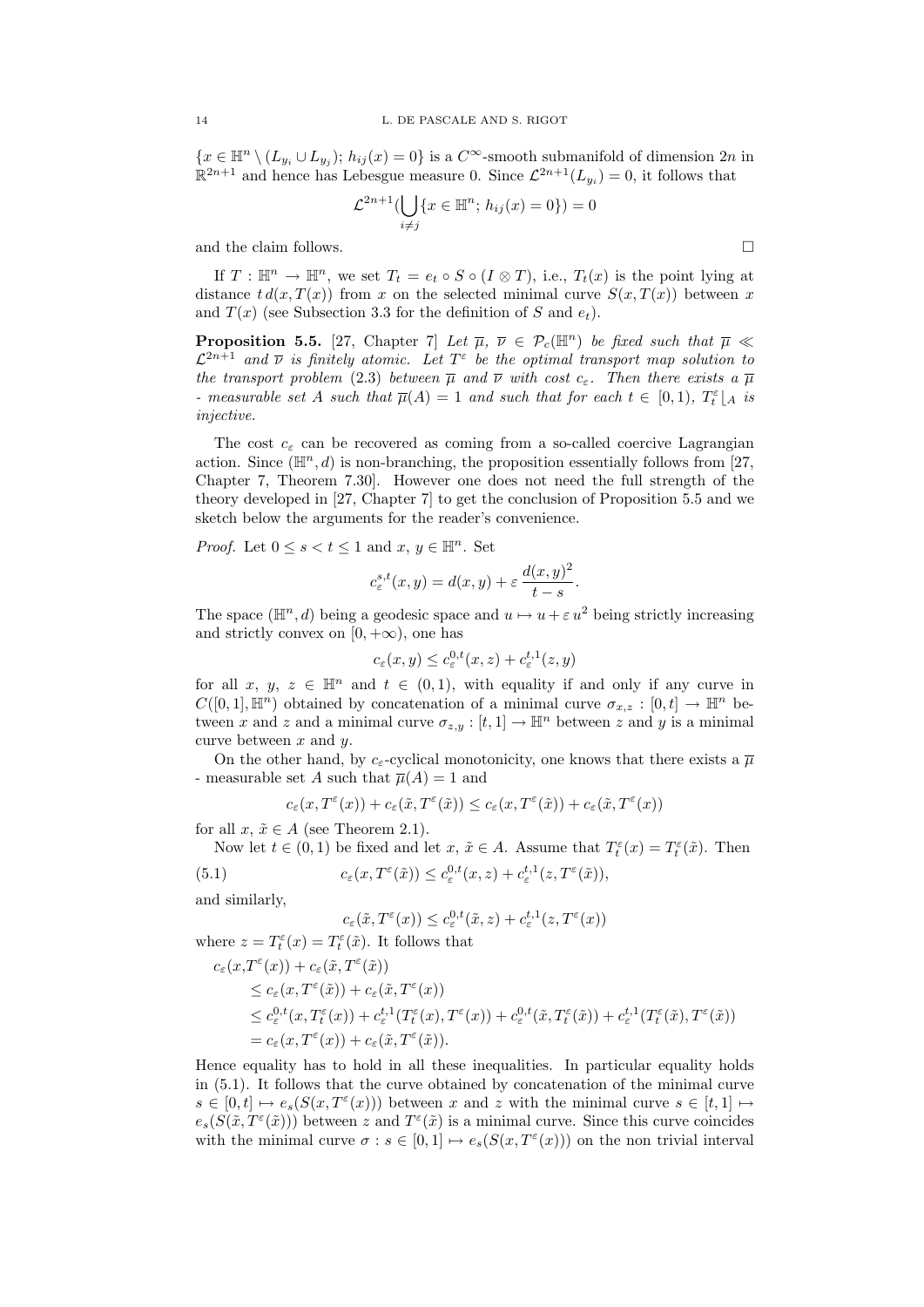$[0, t]$  and  $\mathbb{H}^n$  is non-branching (see Proposition 3.3), we get that it coincides with  $\sigma$ on the whole interval [0, 1]. Similarly, it coincides with the minimal curve  $\tilde{\sigma}$  :  $s \in$  $[0,1] \mapsto e_s(S(\tilde{x}, T^{\varepsilon}(\tilde{x})))$  on the whole interval  $[0,1]$ . Hence  $\sigma = \tilde{\sigma}$  and in particular  $x = \sigma(0) = \tilde{\sigma}(0) = \tilde{x}.$ 

We turn now to the main estimate that will lead to Proposition 5.7.

**Proposition 5.6.** Let  $\overline{\mu} \in \mathcal{P}(\mathbb{H}^n)$ ,  $\overline{\mu} \ll \mathcal{L}^{2n+1}$ ,  $\overline{\mu} = \rho \mathcal{L}^{2n+1}$ , and  $T : \mathbb{H}^n \to \mathbb{H}^n$ be a  $\overline{\mu}$  - measurable map such that  $T_{\sharp} \overline{\mu}$  is finitely atomic. Let  $t \in (0,1)$  and set  $\overline{\mu}_t := T_t \overline{\mu}$ . Assume that there exists a  $\overline{\mu}$  - measurable set A such that  $\overline{\mu}(A) = 1$ and  $T_t\downharpoonright_A$  is injective. Then  $\overline{\mu}_t \ll \mathcal{L}^{2n+1}$ ,  $\overline{\mu}_t = \rho_t \mathcal{L}^{2n+1}$  with

$$
\rho_t \le \frac{\mathbb{1}_{T_t(A)}}{(1-t)^{2n+3}} \, \rho \circ T_t^{-1} \big|_{T_t(A)} \qquad \mathcal{L}^{2n+1} - a.e.
$$

Arguments for the proof of this proposition can be found in [16, Section 3] eventhough not explicitly stated in the same way in that paper. They rely on the following estimate:

$$
\mathcal{L}^{2n+1}(E) \le \frac{1}{(1-t)^{2n+3}} \, \mathcal{L}^{2n+1}((e_t \circ S)(E, y))
$$

for any  $y \in \mathbb{H}^n$  and  $E \subset \mathbb{H}^n$  which is proved in [20, Section 2] and which roughly means that  $(\mathbb{H}^n, d, \mathcal{L}^{2n+1})$  satisfies a so-called Measure Contraction Property. We detail the proof below for the reader's convenience.

*Proof.* Let  $\{y_i\}_{i=1}^k$  denote the atoms of  $T_{\sharp}\overline{\mu}$ . Set  $A_i = T^{-1}(\{y_i\}) \cap A$  and  $\hat{A} = \cup_i A_i$ . The sets  $A_i$  are mutually disjoint and  $\overline{\mu}(\hat{A}) = 1$  by hypothesis. For any  $x \in A_i$ ,  $T_t(x) = (e_t \circ S)(x, y_i)$ , hence

$$
\mathcal{L}^{2n+1}(E) \le \frac{1}{(1-t)^{2n+3}} \mathcal{L}^{2n+1}(T_t(E))
$$

for any  $E \subset A_i$ . Next if  $E \subset \hat{A}$ , writing  $E = \bigcup_i (E \cap A_i)$  where the sets  $A_i$  are mutually disjoint and remembering that  $T_t$  is injective on  $\hat{A} \subset A$  by hypothesis, one gets

$$
\mathcal{L}^{2n+1}(E) \le \frac{1}{(1-t)^{2n+3}} \mathcal{L}^{2n+1}(T_t(E)).
$$

It follows that for any  $F \subset \mathbb{H}^n$ ,

$$
\mathcal{L}^{2n+1}(T_t^{-1}(F) \cap \hat{A}) \le \frac{1}{(1-t)^{2n+3}} \mathcal{L}^{2n+1}(F \cap T_t(\hat{A})).
$$

Assume that  $F \subset \mathbb{H}^n$  is such that  $\mathcal{L}^{2n+1}(F) = 0$ . We get  $\mathcal{L}^{2n+1}(T_t^{-1}(F) \cap \hat{A}) = 0$ from the previous inequality. On the other hand  $\overline{\mu}_t(F) = \overline{\mu}(T_t^{-1}(F)) = \overline{\mu}(T_t^{-1}(F) \cap$  $\hat{A}$ ) hence  $\overline{\mu}_t(F) = 0$  since  $\overline{\mu} \ll \mathcal{L}^{2n+1}$  and it follows that  $\overline{\mu}_t \ll \mathcal{L}^{2n+1}$ .

Next, to prove the estimate on the density of  $\overline{\mu}_t$  with respect to  $\mathcal{L}^{2n+1}$ , we note that the inequality above implies that

$$
\int_{\hat{A}} g(T_t) d\mathcal{L}^{2n+1} \le \frac{1}{(1-t)^{2n+3}} \int_{T_t(\hat{A})} g d\mathcal{L}^{2n+1}
$$

for any non negative measurable map  $g : \mathbb{H}^n \to [0, +\infty]$ . Let  $h : \mathbb{H}^n \to [0, +\infty]$  be a non negative measurable map and set

$$
g(x) = \mathbb{1}_{T_t(\hat{A})}(x) h(x) \, \rho(T_t^{-1} \lfloor_{T_t(\hat{A})}(x)).
$$

Then

$$
\int_{\hat{A}} g(T_t(x)) d\mathcal{L}^{2n+1}(x) \le \frac{1}{(1-t)^{2n+3}} \int_{T_t(\hat{A})} h(x) \, \rho(T_t^{-1} \lfloor_{T_t(\hat{A})}(x)) d\mathcal{L}^{2n+1}(x).
$$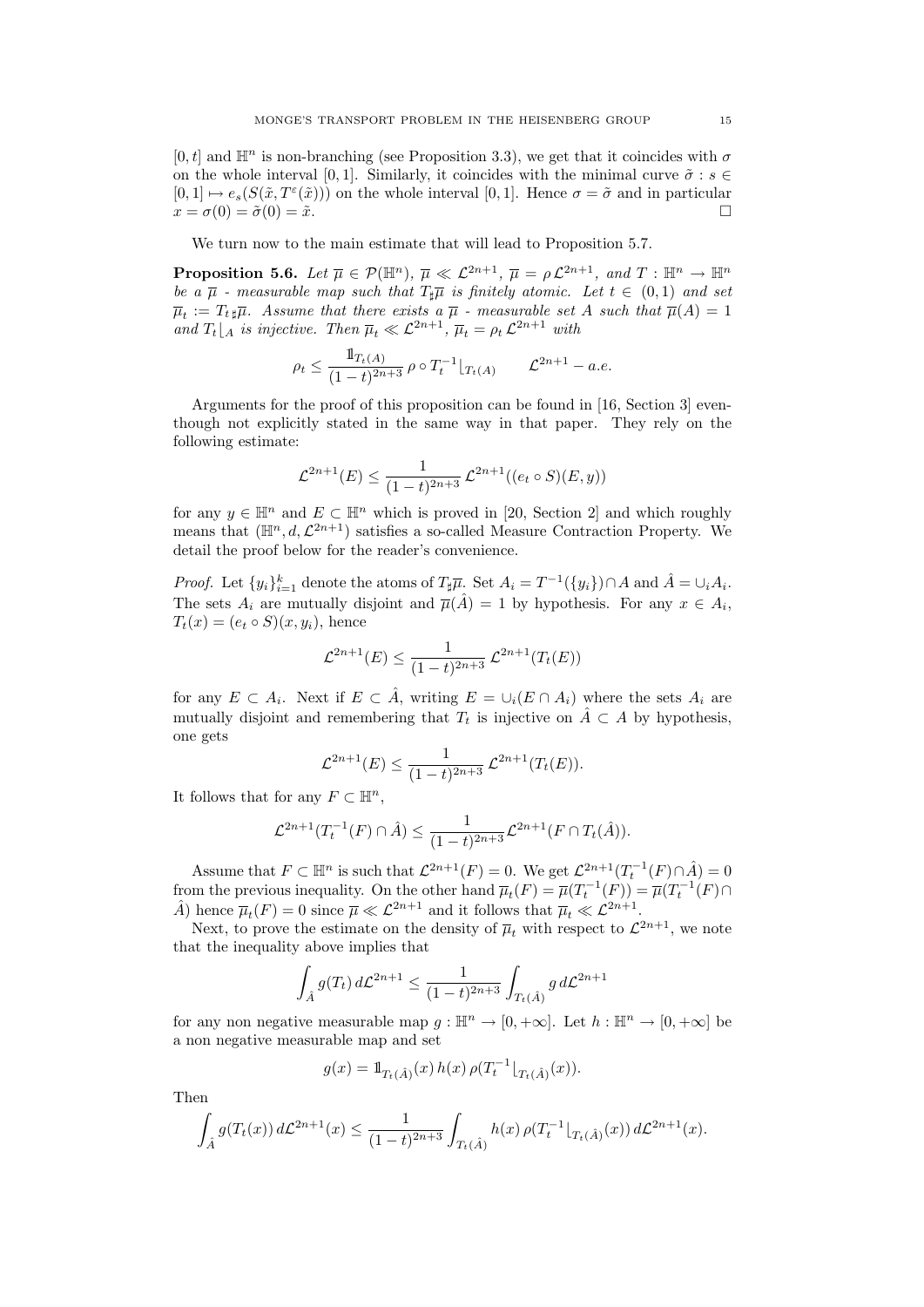On the other hand

$$
\int_{\hat{A}} g(T_t) d\mathcal{L}^{2n+1} = \int_{\hat{A}} h(T_t) \rho d\mathcal{L}^{2n+1} = \int_{\mathbb{H}^n} h(T_t) d\overline{\mu} = \int_{\mathbb{H}^n} h d\overline{\mu}_t,
$$

$$
\int_{\mathbb{H}^n} h(x) d\overline{\mu}_t(x) \le \frac{1}{(1-t)^{2n+3}} \int_{T_t(\hat{A})} h(x) \, \rho(T_t^{-1} \lfloor_{T_t(\hat{A})}(x)) d\mathcal{L}^{2n+1}(x).
$$

Remembering that  $\hat{A} \subset A$ , this concludes the proof.

$$
\Box
$$

Finally, combining Theorem 5.4, Propositions 5.5 and 5.6, we get the following proposition which gives the absolute continuity of the interpolations together with an  $L^{\infty}$ -estimate on their density. Note that if  $\gamma_{\varepsilon}$  is the transport plan solution to Kantorovich transport problem (2.1) between  $\bar{\mu}$  and  $\bar{\nu}$  with cost  $c_{\varepsilon}$  and  $T^{\varepsilon}$  the optimal transport map solution to the transport problem (2.3) between  $\bar{\mu}$  and  $\bar{\nu}$ with cost  $c_{\varepsilon}$ , which hence induces  $\gamma_{\varepsilon}$ , then  $(e_t \circ S)_{\sharp} \gamma_{\varepsilon} = T_{t\sharp}^{\varepsilon} \overline{\mu}$ .

**Proposition 5.7.** Let  $\overline{\mu}$ ,  $\overline{\nu} \in \mathcal{P}_c(\mathbb{H}^n)$  be fixed. Assume that  $\overline{\mu} \ll \mathcal{L}^{2n+1}$  with  $\overline{\mu} = \rho \mathcal{L}^{2n+1}$  and  $\overline{\nu}$  is finitely atomic. Let  $\gamma_{\varepsilon}$  be the transport plan solution to Kantorovich transport problem (2.1) between  $\overline{\mu}$  and  $\overline{\nu}$  with cost  $c_{\varepsilon}$ . Then for any  $t \in [0,1)$ , the interpolation  $(e_t \circ S)_{\sharp} \gamma_{\varepsilon}$  is absolutely continuous with respect to  $\mathcal{L}^{2n+1}$ ,  $(e_t \circ S)_\sharp \gamma_\varepsilon = \rho_t^\varepsilon \mathcal{L}^{2n+1}$ , and one has

$$
\|\rho^\varepsilon_t\|_{L^\infty}\leq \frac{1}{(1-t)^{2n+3}}\,\|\rho\|_{L^\infty}.
$$

6. PROPERTIES OF MEASURES  $\gamma \in \mathcal{P}(\mathbb{H}^n \times \mathbb{H}^n)$  with  $(\pi_1)_\sharp \gamma \ll \mathcal{L}^{2n+1}$ 

This section is independent of the transport problem. We state some properties of measures in  $\mathcal{P}(\mathbb{H}^n \times \mathbb{H}^n)$  with first marginal absolutely continuous with respect to  $\mathcal{L}^{2n+1}$ . These properties are essential steps in the strategy adopted here to solve Monge's transport problem. They are the exact counterpart in the framework of  $(\mathbb{H}^n, d, \mathcal{L}^{2n+1})$  of similar properties proved in [13] in  $\mathbb{R}^n$ . These properties hold actually true in more general settings, for instance in any separable doubling metric measure space.

We first recall some facts about Lebesgue points of Borel functions and density of absolutely continuous measures. Since the measure  $\mathcal{L}^{2n+1}$  is a doubling measure on  $(\mathbb{H}^n, d)$ , see (3.2), if  $\rho : \mathbb{H}^n \to [0, +\infty]$  is a  $\mathcal{L}^{2n+1}$ -locally summable Borel function then for  $\mathcal{L}^{2n+1}$ -a.e.  $x \in \mathbb{H}^n$ , one has

(6.1) 
$$
\lim_{r \to 0} \frac{1}{\mathcal{L}^{2n+1}(B(x,r))} \int_{B(x,r)} |\rho(y) - \rho(x)| d\mathcal{L}^{2n+1}(y) = 0,
$$

see e.g. [19]. A point  $x \in \mathbb{H}^n$  where (6.1) holds is called a Lebesgue point of  $\rho$  and we denote by Leb  $\rho$  the set of all Lebesgue points of  $\rho$ .

In the rest of this paper, and especially in the lemma to follow, it will be technically convenient to consider the density  $\rho$  of an absolutely continuous measure  $\mu \ll L^{2n+1}$  as a  $L^{2n+1}$ -summable Borel function, i.e., a function well-defined everywhere, so that one can speak about its Lebesgue points and its value at any arbitrary point without any ambiguity. If  $\mu \in \mathcal{P}(\mathbb{H}^n)$ , we set

(6.2) 
$$
\rho(x) := \limsup_{r \to 0} \frac{\mu(B(x, r))}{\mathcal{L}^{2n+1}(B(x, r))}.
$$

This map  $\rho : \mathbb{H}^n \to [0, +\infty]$  is a Borel map and if  $\mu \ll \mathcal{L}^{2n+1}$  then  $\mu = \rho \mathcal{L}^{2n+1}$ . By a slight abuse of terminology, when speaking about the density of an absolutely continuous measure  $\mu \in \mathcal{P}(\mathbb{H}^n)$  with respect to  $\mathcal{L}^{2n+1}$ , we will thus always refer in the following to the Borel function  $\rho$  defined above.

The next lemma will be an essential ingredient in the proof of Lemma 7.1.

hence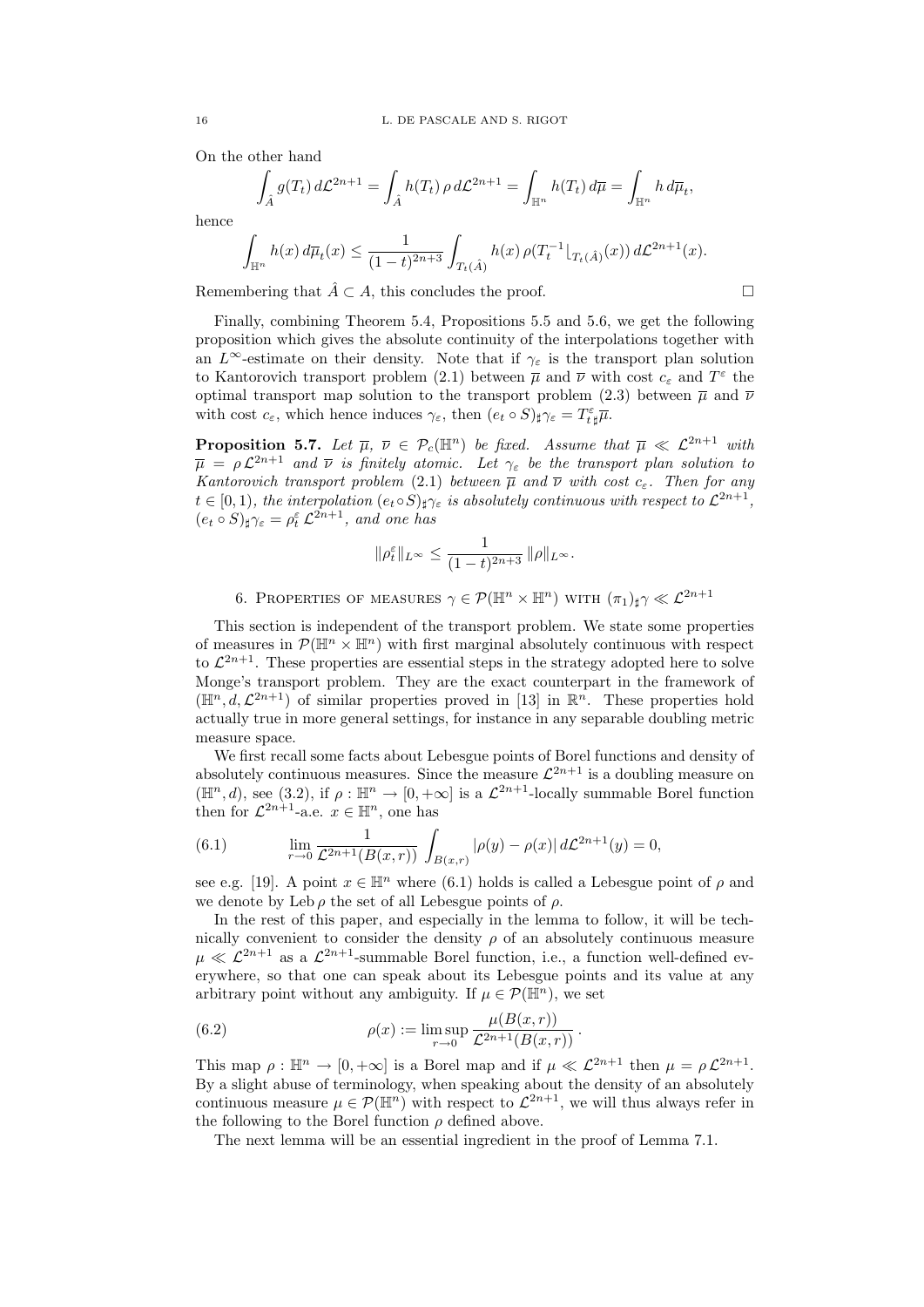**Lemma 6.1.** Let  $\gamma \in \mathcal{P}(\mathbb{H}^n \times \mathbb{H}^n)$  be such that  $(\pi_1)_{\sharp} \gamma \ll \mathcal{L}^{2n+1}$ . Then  $\gamma$  is concentrated on a set  $\Gamma$  such that, for all  $(x, y) \in \Gamma$  and all  $r > 0$ , there exist  $y' \in \mathbb{H}^n$  and  $r' > 0$  such that

- (i)  $y \in B(y', r') \subset \subset B(y, r)$ ,
- (ii)  $x \in \text{Leb } \rho \text{ and } \rho(x) < +\infty$ ,
- (iii)  $x \in \text{Leb } \rho'$  and  $\rho'(x) > 0$ ,

where  $\rho$  denotes the density of  $(\pi_1)_{\sharp} \gamma$  and  $\rho'$  the density of  $(\pi_1)_{\sharp} \gamma$   $(\mathbb{H}^n \times B(y', r'))$ with respect to  $\mathcal{L}^{2n+1}$ .

*Proof.* Let  $(y_m)_{m\geq 1}$  be a dense sequence in  $\mathbb{H}^n$ . For each  $m, k \in \mathbb{N}^*$ , set  $\gamma_{m,k}$  :=  $\gamma(\overline{\mathbb{H}^n} \times B(y_m, r_k))$  where  $r_k := 1/k$ . Let  $\rho_{m,k}$  denote the density of  $(\pi_1)_{\sharp} \gamma_{m,k}$  with respect to  $\mathcal{L}^{2n+1}$ . Set  $A_{m,k} := \mathbb{H}^n \setminus (\text{Leb}\,\rho \cap \text{Leb}\,\rho_{m,k} \cap \{\rho < +\infty\})$ . We have  $\mathcal{L}^{2n+1}(A_{m,k}) = 0$ . Since  $(\pi_1)_{\sharp} \gamma \ll \mathcal{L}^{2n+1}$ , it follows that  $\gamma(A_{m,k} \times B(y_m, r_k)) \leq$  $(\pi_1)_\sharp \gamma(A_{m,k}) = 0.$  Next

$$
\gamma(\{\rho_{m,k} = 0\} \times B(y_m, r_k)) = (\pi_1)_{\sharp} \gamma_{m,k}(\{\rho_{m,k} = 0\}) = 0.
$$

It follows that  $\gamma(D_{m,k}) = 0$  for all  $m, k \in \mathbb{N}^*$  where

$$
D_{m,k}:=[\mathbb H^n\setminus (\operatorname{Leb}\rho\cap\operatorname{Leb}\rho_{m,k}\cap\{\rho<+\infty\}\cap\{\rho_{m,k}>0\})]\times B(y_m,r_k)
$$

hence  $\gamma(\cup_{m,k}D_{m,k})=0$  and  $\gamma$  is concentrated on  $\mathbb{H}^n \setminus \cup_{m,k}D_{m,k}$ . Then the conclusion follows noting that for each  $(x, y) \in \mathbb{H}^n \times \mathbb{H}^n$  and  $r > 0$ , one can find  $m, k \in \mathbb{N}^*$ such that  $y \in B(y_m, r_k) \subset B(y, r)$ .

We say that  $x \in E$  is a Lebesgue point of a Borel set E if  $x \in$  Leb  $1<sub>E</sub>$ , i.e., if  $x \in E$  and

$$
\lim_{r \to 0} \frac{\mathcal{L}^{2n+1}(E \cap B(x,r))}{\mathcal{L}^{2n+1}(B(x,r))} = 1,
$$

and we denote by Leb  $E := \text{Leb} \, 1\!\!1_E$  the set of all Lebesgue points of E. Note that  $\mathcal{L}^{2n+1}(E \setminus \mathrm{Leb}\, E) = 0.$ 

The next lemma together with Lemma 7.1 and Lemma 4.3 is one of the key ingredients of the proof of Theorem 8.1 and eventually of the existence of a solution to Monge's transport problem. It can be recovered as a consequence of Lemma 6.1. However, for sake of clarity, we state and prove it independently.

**Lemma 6.2.** Let  $\gamma \in \mathcal{P}(\mathbb{H}^n \times \mathbb{H}^n)$  be such that  $(\pi_1)_{\sharp} \gamma \ll \mathcal{L}^{2n+1}$ . Assume that  $\gamma$  is concentrated on a  $\sigma$ -compact set  $\Gamma$ . For  $y \in \mathbb{H}^n$  and  $r > 0$ , set

$$
\Gamma^{-1}(B(y,r)) = \pi_1(\Gamma \cap (\mathbb{H}^n \times B(y,r))).
$$

Then  $\Gamma^{-1}(B(y,r))$  is a Borel set and  $\gamma$  is concentrated on a set  $\Gamma' \subset \Gamma$  such that for all  $(x, y) \in \Gamma'$  and all  $r > 0$ ,  $x \in \text{Leb} \Gamma^{-1}(B(y, r))$ .

*Proof.* Since Γ is σ-compact,  $\Gamma^{-1}(B(y, r))$  is also σ-compact hence a Borel set. Set  $A := \{(x, y) \in \Gamma; x \notin \text{Leb}\Gamma^{-1}(B(y, r)) \text{ for some } r > 0\}$  and let us show that  $\gamma(A) =$ 0. For each  $k \in \mathbb{N}^*$ , consider a countable covering of  $\mathbb{H}^n$  by balls  $(B(y_i^k, r_k))_{i \geq 1}$  of radius  $r_k := 1/(2k)$ . If  $(x, y) \in \Gamma$  and  $x \notin \text{Leb} \Gamma^{-1}(B(y, r))$  then for any  $k \geq 1/r$ and  $y_i^k$  such that  $d(y_i^k, y) < r_k$ , one has  $x \in \Gamma^{-1}(B(y_i^k, r_k)) \setminus \text{Leb} \Gamma^{-1}(B(y_i^k, r_k))$ . It follows that

$$
\pi_1(A) \subset \bigcup_{k \geq 1} \bigcup_{i \geq 1} \Gamma^{-1}(B(y_i^k, r_k)) \setminus \text{Leb} \Gamma^{-1}(B(y_i^k, r_k)).
$$

The set on the right-hand side has  $\mathcal{L}^{2n+1}$ -measure 0. Since  $(\pi_1)_{\sharp} \gamma \ll \mathcal{L}^{2n+1}$ , it follows that  $\gamma(A) \leq (\pi_1)_\sharp \gamma(\pi_1(A)) = 0.$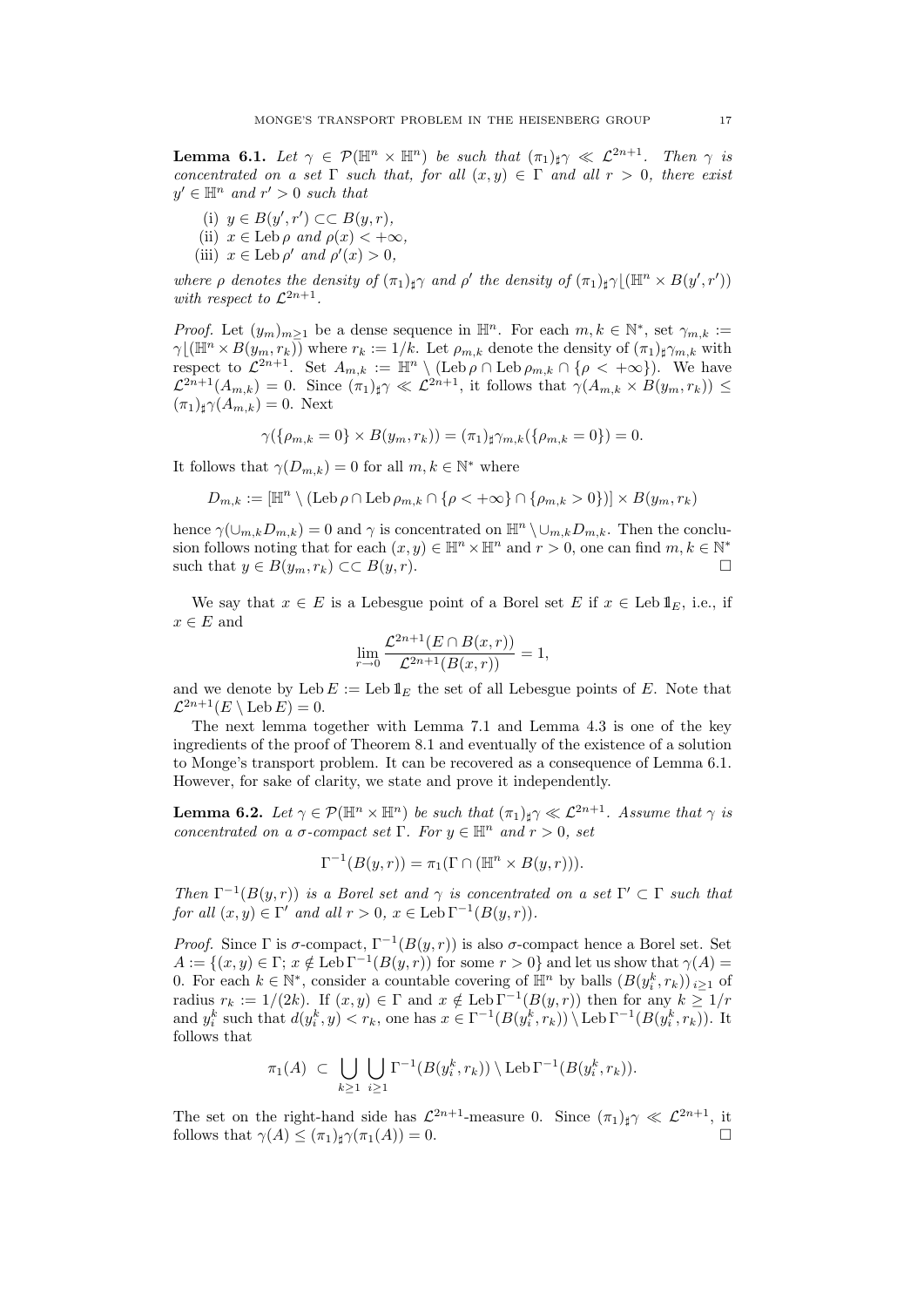#### 18 L. DE PASCALE AND S. RIGOT

## 7. Lower density of the transport set

We consider optimal transport plans in  $\Pi_1(\mu, \nu)$  that are obtained as weak limit of solutions to the variational approximations introduced in Section 5. We prove that if  $\gamma$  is such a transport plan then it is concentrated on a set Γ whose related transport set has positive lower density at each point  $x \in \pi_1(\Gamma)$  for some suitable notion of lower density. As already mentioned, this is one of the main ingredient in the proof of Theorem 8.1. Following the notion of transport set introduced in e.g. [4], we define in our geometrical context the transport set related to a set  $\Gamma \subset \mathbb{H}^n \times \mathbb{H}^n$  as

$$
T(\Gamma) := \{ (e_t \circ S)(x, y); (x, y) \in \Gamma, t \in (0, 1) \}.
$$

Recall that S is a measurable selection of minimal curves and that  $(e_t \circ S)(x, y)$ denotes the point at distance  $t d(x, y)$  from x on the selected minimal curve  $S(x, y)$ between  $x$  and  $y$ , see Subsection 3.3.

**Lemma 7.1.** Let  $\gamma \in \Pi(\mu, \nu)$  be obtained as a weak limit of solutions to  $(P_{\varepsilon_k})$  for some sequence  $\varepsilon_k$  converging to 0. Then  $\gamma$  is concentrated on a set  $\Gamma$  such that for all  $(x, y) \in \Gamma$  such that  $x \neq y$  and all  $r > 0$ , we have

$$
\liminf_{\delta \downarrow 0} \frac{\mathcal{L}^{2n+1}(T(\Gamma \cap [B(x,\frac{\delta}{2}) \times B(y,r)]) \cap B(x,\delta))}{\mathcal{L}^{2n+1}(B(x,\delta))} > 0.
$$

The proof below follows the line of the proof of the similar property in [13]. In our context it requires however some technical refinement.

*Proof.* We consider the set  $\Gamma$  obtained by Lemma 6.1,  $(x, y) \in \Gamma$  with  $x \neq y$  and  $r > 0$ . Then let  $y' \in \mathbb{H}^n$  and  $r' > 0$  be given by Lemma 6.1 so that Lemma 6.1(i), (ii) and (iii) hold. Using the same notations as in this lemma, we set

$$
G := \{ z \in \mathbb{H}^n; \ \frac{1}{2}\rho'(x) \le \rho'(z) \ \text{and} \ \rho(z) \le 2\rho(x) \}.
$$

Then G is a Borel set. We have  $0 < \rho'(x) \leq \rho(x)$  (remember the convention about densities of absolutely continuous measure, see (6.2)). Since  $x \in \text{Leb } \rho \cap \text{Leb } \rho'$ , see Lemma 6.1(ii) and (iii), it follows that  $x \in \text{Leb } G$ .

Fix  $\delta > 0$  such that  $\delta < d(x, y) + r$  and

(7.1) 
$$
\frac{1}{2}\mathcal{L}^{2n+1}(B(x,s)) \leq \mathcal{L}^{2n+1}(G \cap B(x,s))
$$

for all  $s \in (0, \delta)$  and fix  $t > 0$  such that  $4t(d(x, y) + r) < \delta$ .

We set  $G_{\delta} := G \cap B(x, \frac{\delta}{2}), A_{\delta} := G_{\delta} \times B(y', r')$  and  $\gamma_{\delta} := \gamma \lfloor A_{\delta}$ . We shall prove that

(7.2) 
$$
\frac{\rho'(x)}{4} \mathcal{L}^{2n+1}(B(x,\frac{\delta}{2})) \leq (e_t \circ S)_{\sharp} \gamma_{\delta}(B(x,\delta))
$$

and

$$
(7.3) \ \ (e_t \circ S)_{\sharp} \gamma_{\delta}(B(x,\delta)) \leq 2^{2n+4} \rho(x) \mathcal{L}^{2n+1}(T(\Gamma \cap [B(x,\frac{\delta}{2}) \times B(y,r)]) \cap B(x,\delta)).
$$

Then (7.2) and (7.3) will yield

$$
2^{-(2n+6)} \frac{\rho'(x)}{\rho(x)} \, \mathcal{L}^{2n+1}(B(x,\frac{\delta}{2})) \leq \mathcal{L}^{2n+1}(T(\Gamma \cap [B(x,\frac{\delta}{2})\times B(y,r)]) \cap B(x,\delta))
$$

for any  $\delta > 0$  small enough which completes the proof.

To prove (7.2), we note that  $(\pi_1)_{\sharp}\gamma_{\delta} \ll \mathcal{L}^{2n+1}$  with density bounded below by  $\frac{1}{2}\rho'(x) \mathcal{L}^{2n+1}$ -a.e. on  $G_{\delta}$ . Together with (7.1), it follows that

$$
\frac{\rho'(x)}{4}\mathcal{L}^{2n+1}(B(x,\frac{\delta}{2})) \leq (\pi_1)_{\sharp}\gamma_{\delta}(B(x,\frac{\delta}{2})).
$$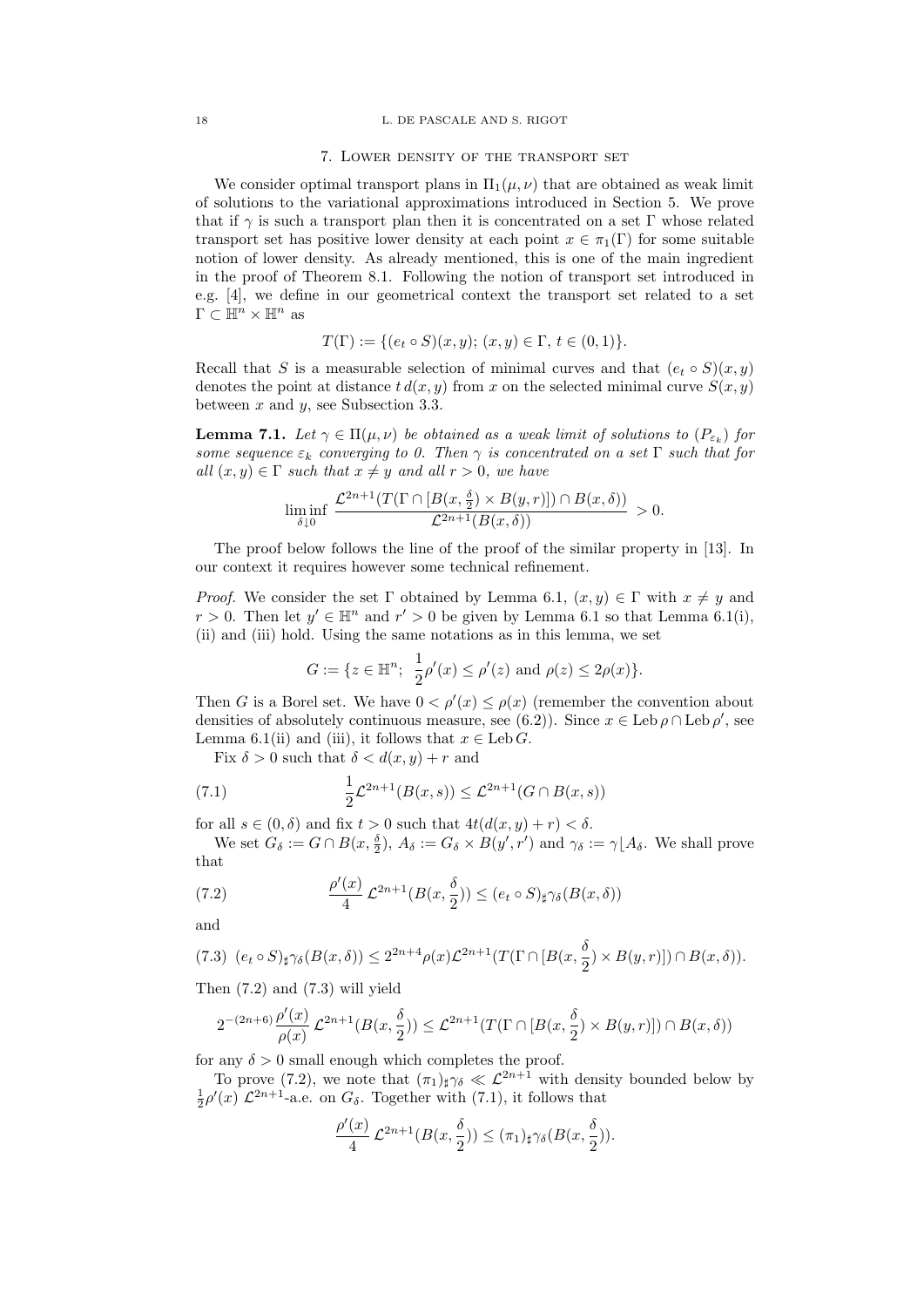Next, by choice of  $\delta$  and  $t$ , we have  $(e_t \circ S)(z, w) \in B(x, \delta)$  for all  $z \in B(x, \frac{\delta}{2})$  and  $w \in B(y,r)$ , hence

$$
B(x, \frac{\delta}{2}) \times B(y', r') \subset B(x, \frac{\delta}{2}) \times B(y, r) \subset (e_t \circ S)^{-1}(B(x, \delta))
$$

and it follows that

$$
(\pi_1)_\sharp \gamma_\delta(B(x,\frac{\delta}{2})) = \gamma_\delta(B(x,\frac{\delta}{2}) \times B(y',r')) \leq (e_t \circ S)_\sharp \gamma_\delta(B(x,\delta))
$$

and this completes the proof of (7.2).

We prove now (7.3). By hypothesis,  $\gamma$  is a weak limit of solutions  $\gamma_k$  to  $(P_{\varepsilon_k})$ for some sequence  $\varepsilon_k$  converging to 0. For each fixed  $k \in \mathbb{N}$ , we apply Lemma 5.3 with  $U = G_{\delta} \times \mathbb{H}^n$  and Proposition 5.7 with  $\overline{\mu} = (\pi_1)_\sharp(\gamma_k|U)$  and  $\overline{\nu} = (\pi_2)_\sharp(\gamma_k|U)$ . Taking into account the fact that  $(\pi_1)_\sharp(\gamma_k|U) = \mu[G_\delta]$ , we get that  $(e_t \circ S)_\sharp(\gamma_k[G_\delta \times$  $\mathbb{H}^n \times \mathcal{L}^{2n+1}$  with density in  $L^{\infty}$  and whose  $L^{\infty}$ -norm is bounded by

(7.4) 
$$
\frac{1}{(1-t)^{2n+3}} \|\rho|_{G_\delta}\|_{L^\infty} \le 2^{2n+4} \rho(x).
$$

Next we check that  $(e_t \circ S)_\sharp(\gamma_k | G_\delta \times \mathbb{H}^n)$  converges weakly to  $(e_t \circ S)_\sharp(\gamma | G_\delta \times \mathbb{H}^n)$ . First it follows from Lemma 7.2 (to be proved below) that  $\gamma_k|G_\delta \times \mathbb{H}^n$  converges weakly to  $\gamma | G_\delta \times \mathbb{H}^n$ . Then, noting that  $\gamma$  and each  $\gamma_k$  are concentrated on  $\Omega$  and that  $e_t \circ S$  is continuous on  $\Omega$ , the claim follows from Lemma 7.3 (to be proved below) applied with  $\overline{\gamma} = \gamma [G_\delta \times \mathbb{H}^n, \overline{\gamma}_k = \gamma_k [G_\delta \times \mathbb{H}^n, B = \Omega \text{ and } f = \varphi \circ e_t \circ S$ where  $\varphi \in C_b(\mathbb{H}^n)$ . The fact that  $\gamma$  is concentrated on  $\Omega$  follows from Lemma 4.1. To check that  $\gamma_k$  is concentrated on  $\Omega$ , denote by  $\{y_i^k\}_i$  the finite set of the atoms of  $(\pi_2)_{\sharp}\gamma_k$ . We have that  $\gamma_k$  is concentrated on  $\mathbb{H}^n \times \{y_i^k\}_i$ . On the other hand  $\gamma_k(L_{y_i^k} \times \{y_i^k\}) \leq \gamma_k(L_{y_i^k} \times \mathbb{H}^n) = \mu(L_{y_i^k}) = 0$  since  $\mu \ll \mathcal{L}^{2n+1}$ . It follows that  $\gamma_k$ is concentrated on  $\cup_i [(\mathbb{H}^n \setminus L_{y_i^k}) \times \{y_i^k\}] \subset \Omega$ . Then, taking into account (7.4), we get

$$
\left| \int_{\mathbb{H}^n} \varphi \, d(e_t \circ S)_{\sharp} (\gamma \lfloor G_{\delta} \times \mathbb{H}^n) \right| \leq 2^{2n+4} \rho(x) \, \|\varphi\|_{L^1}
$$

for every  $\varphi \in C_b(\mathbb{H}^n)$ . It follows that  $(e_t \circ S)_\sharp(\gamma[G_\delta \times \mathbb{H}^n)$  is in  $(L^1)'$  with density in  $L^{\infty}$  and whose  $L^{\infty}$ -norm is bounded by  $2^{2n+4}\rho(x)$ . Since  $(e_t \circ S)_{\sharp}\gamma_{\delta} \leq (e_t \circ S)_{\sharp}$  $S)_{\sharp}(\gamma \mid G_{\delta} \times \mathbb{H}^{n})$ , the same holds true for  $(e_{t} \circ S)_{\sharp} \gamma_{\delta}$ . Finally we note that  $\gamma_{\delta}$  being concentrated on  $\Gamma \cap [B(x, \frac{\delta}{2}) \times B(y', r')] \subset \Gamma \cap [B(x, \frac{\delta}{2}) \times B(y, r)],$  the measure  $(e_t \circ S)_\sharp \gamma_\delta$  is concentrated on  $T(\Gamma \cap [B(x, \frac{\delta}{2}) \times B(y', r')]) \subset T(\Gamma \cap [B(x, \frac{\delta}{2}) \times B(y, r)]).$ All together we get

$$
(e_t \circ S)_\sharp \gamma_\delta(B(x,\delta)) = (e_t \circ S)_\sharp \gamma_\delta(T(\Gamma \cap [B(x,\frac{\delta}{2}) \times B(y,r)]) \cap B(x,\delta))
$$
  

$$
\leq 2^{2n+4} \rho(x) \mathcal{L}^{2n+1}(T(\Gamma \cap [B(x,\frac{\delta}{2}) \times B(y,r)]) \cap B(x,\delta))
$$

which proves  $(7.3)$ .

**Lemma 7.2.** Let  $X$  be a separable and locally compact Hausdorff metric space in which every open set is  $\sigma$ -compact. Let  $(\gamma_k)_k$  be a sequence in  $\mathcal{P}(X \times X)$  which converges weakly to some  $\gamma \in \mathcal{P}(X \times X)$  and such that  $(\pi_1)_\sharp \gamma_k = (\pi_1)_\sharp \gamma$  for every  $k \in \mathbb{N}$ . Then for any Borel set  $G \subset X$ , the sequence  $(\gamma_k | G \times X)_k$  converges weakly to  $\gamma$ |  $G \times X$ .

*Proof.* We have to prove that for any  $\varphi \in C_b(X)$ ,

$$
\lim_{k \to +\infty} \int_{X \times X} 1 \mathbb{1}_G(x) \varphi(x, y) d\gamma_k(x, y) = \int_{X \times X} 1 \mathbb{1}_G(x) \varphi(x, y) d\gamma(x, y).
$$

It follows from Lusin's Theorem that for any  $\varepsilon > 0$  there exists a closed set  $F_{\varepsilon}$ such that  $1\!\!1_G\lfloor_{F_\varepsilon}$  is continuous and  $(\pi_1)_\sharp \gamma(X \setminus F_\varepsilon) < \varepsilon$ . As a consequence, for every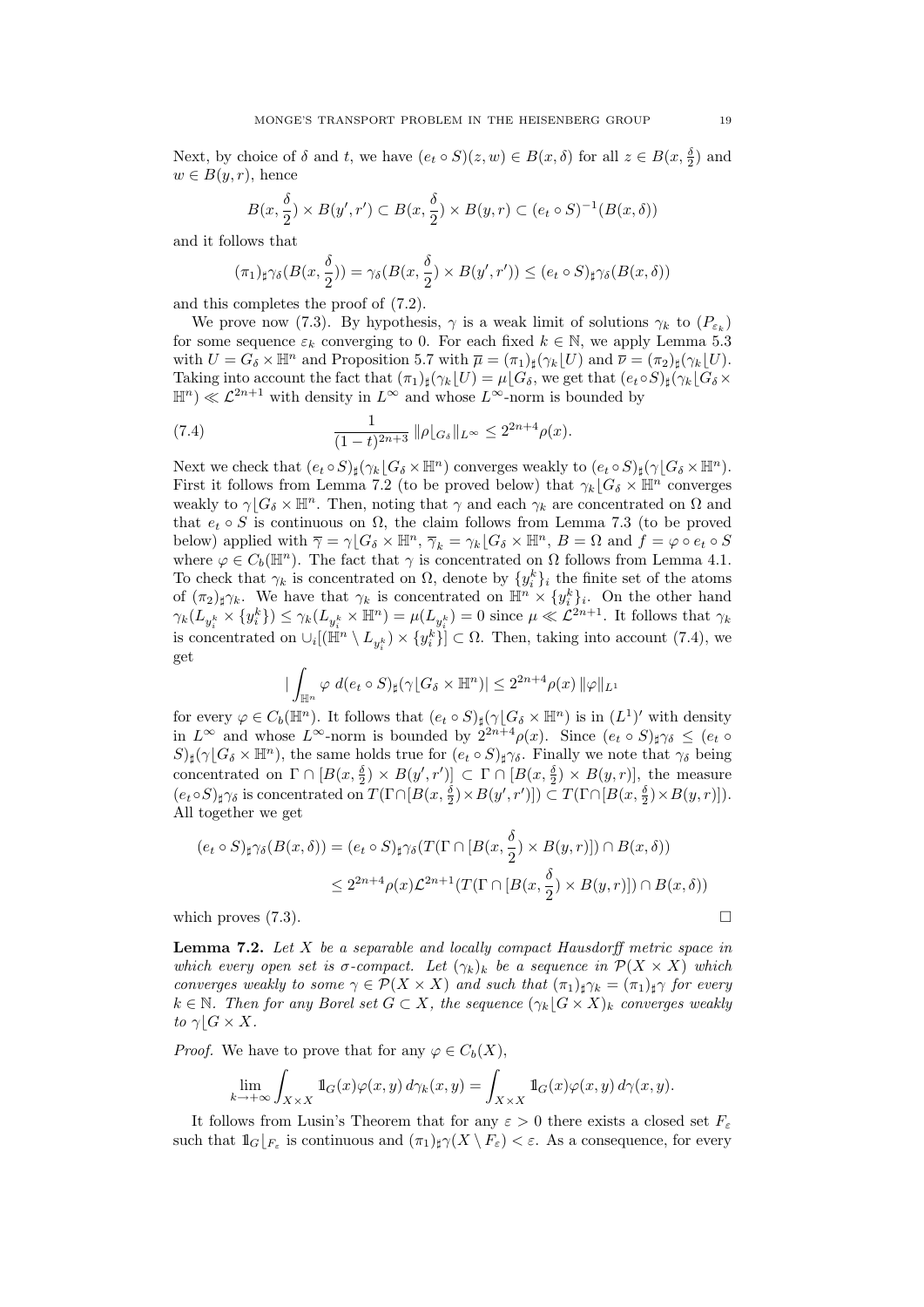$\varepsilon > 0$ , the restriction of  $(x, y) \mapsto \mathbb{1}_G(x)\varphi(x, y)$  to  $F_\varepsilon \times X$  is continuous and

$$
\limsup_{k \to +\infty} \gamma_k((X \setminus F_{\varepsilon}) \times X) = (\pi_1)_{\sharp} \gamma(X \setminus F_{\varepsilon}) < \varepsilon.
$$

Then since  $(x, y) \mapsto |1\mathbf{1}_G(x)\varphi(x, y)|$  is bounded and hence uniformly integrable with respect to  $(\gamma_k)_k$ , the claim follows from [2, Proposition 5.1.10].

**Lemma 7.3.** Let X be a separable metric space and  $(\overline{\gamma}_k)_k$  be a sequence in  $\mathcal{P}(X)$ which converges weakly to some  $\overline{\gamma} \in \mathcal{P}(X)$ . Let  $f : X \to \mathbb{R}$  be a measurable and bounded function which is continuous in B for some Borel set  $B \subset X$  such that  $\overline{\gamma}_k(X \setminus B) = 0$  for every  $k \in \mathbb{N}$  and  $\overline{\gamma}(X \setminus B) = 0$ , then

$$
\lim_{k \to \infty} \int_X f d\gamma_k = \int_X f d\gamma.
$$

*Proof.* Let  $\overline{f}$  and  $\tilde{f}$  be respectively the lower and upper semicontinuous envelope of f. We have  $\overline{f} = f = \overline{f}$  on B and hence  $\gamma$ -a.e. and  $\gamma_k$ -a.e. for every  $k \in \mathbb{N}$ . It follows that

$$
\int_X f \, d\gamma = \int_X \overline{f} \, d\gamma \le \liminf_{k \to \infty} \int_X \overline{f} \, d\gamma_k = \liminf_{k \to \infty} \int_X f \, d\gamma_k
$$
\n
$$
\le \limsup_{k \to \infty} \int_X f \, d\gamma_k = \limsup_{k \to \infty} \int_X \tilde{f} \, d\gamma_k \le \int_X \tilde{f} \, d\gamma = \int_X f \, d\gamma
$$

which proves the claim.  $\Box$ 

## 8. Solution to Monge's problem

We prove that optimal transport plans in  $\Pi_1(\mu, \nu)$  that are obtained as weak limit of solutions of the variational approximations introduced in Section 5 are induced by a transport, hence giving a solution to Monge's transport problem as stated in Theorem 1.1. Note that due to the fact that  $\Pi$  is relatively compact in  $\mathcal{P}(\mathbb{H}^n\times\mathbb{H}^n)$ , such optimal transport plans do exist.

**Theorem 8.1.** Let  $\varepsilon_k$  be a sequence converging to 0 and  $\gamma_{\varepsilon_k}$  a sequence of solutions to  $(P_{\varepsilon_k})$  which is weakly converging to some  $\gamma \in \mathcal{P}(\mathbb{H}^n \times \mathbb{H}^n)$ . Then  $\gamma$  is concentrated on a µ-measurable graph and hence induced by a transport.

*Proof.* First we know from Lemma 5.2 that  $\gamma \in \Pi_2(\mu, \nu)$ . From the previous sections and using inner regularity of Borel probability measures, one can then find σ-compact sets Γ and Γ' such that  $\Gamma' \subset \Gamma \subset \Omega$  and the conclusions of Lemma 4.3, Lemma 6.2 and Lemma 7.1 hold. We prove here that for any  $x \in \pi_1(\Gamma')$  there is a unique  $y \in \mathbb{H}^n$  such that  $(x, y) \in \Gamma'$ .

By contradiction, assume that one can find  $x_0 \in \pi_1(\Gamma')$  and  $(x_0, y_0) \in \Gamma$ ,  $(x_0, y_1) \in \Gamma$  with  $y_0 \neq y_1$ . Without loss of generality one can assume that  $d(x_0, y_0) \leq d(x_0, y_1)$  and  $x_0 \neq y_1$ . Then, by Lemma 6.2 and Lemma 7.1, for all  $r > 0$  and for all  $\delta > 0$  small enough, one can find  $x' \in B(x_0, \delta) \cap \Gamma^{-1}(B(y_0, r)) \cap$  $T(\Gamma \cap [B(x_0, \frac{\delta}{2}) \times B(y_1, r)]).$  It follows that one can find  $y' \in B(y_0, r)$  such that  $(x', y') \in \Gamma$  and  $(x, y) \in \Gamma \cap (B(x_0, \frac{\delta}{2}) \times B(y_1, r))$  such that  $x \neq y$ ,  $x' \neq x$  and  $x'$  lie on the minimal curve between x and y. Then it follows from Lemma 4.3 that x,  $x'$ ,  $y$  and  $y'$  lie on the same minimal curve ordered in that way.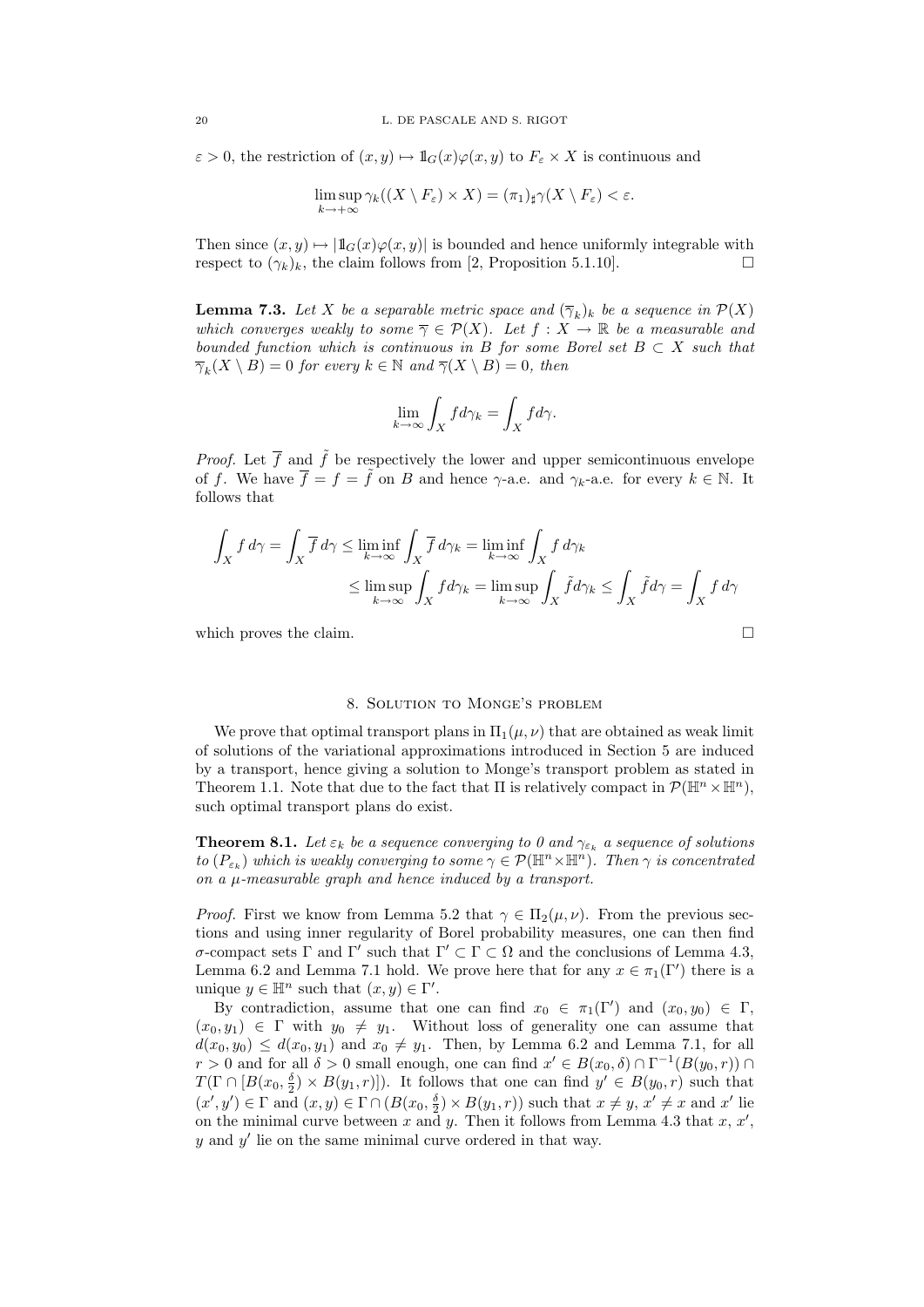Assume first that  $d(x_0, y_0) < d(x_0, y_1)$ . We know from Lemma 4.3 that  $d(x, y) \le$  $d(x, y')$ . On the other hand, we have

$$
(x, y') \le d(x, x_0) + d(x_0, y_0) + d(y_0, y')
$$
  
\n
$$
\le d(x_0, y_0) + \frac{\delta}{2} + r
$$
  
\n
$$
= d(x_0, y_1) + d(x_0, y_0) - d(x_0, y_1) + \frac{\delta}{2} + r
$$
  
\n
$$
\le d(x_0, x) + d(x, y) + d(y, y_1) + d(x_0, y_0) - d(x_0, y_1) + \frac{\delta}{2} + r
$$
  
\n
$$
\le d(x, y) + d(x_0, y_0) - d(x_0, y_1) + \delta + 2r.
$$

It follows that  $d(x, y') < d(x, y)$  provided we take  $r > 0$  and  $\delta > 0$  small enough which gives a contradiction. If  $d(x_0, y_0) = d(x_0, y_1)$ , we have

$$
d(x_0, y_1) \le d(x_0, x) + d(x, y) + d(y, y_1)
$$
  
=  $d(x_0, x) + d(x, y') - d(y', y) + d(y, y_1)$   

$$
\le d(x, y') - d(y', y) + \frac{\delta}{2} + r,
$$
  

$$
d(x, y') \le d(x, x_0) + d(x_0, y_0) + d(y_0, y') \le d(x_0, y_0) + \frac{\delta}{2} + r,
$$
  

$$
d(y', y) \ge d(y_0, y_1) - d(y_0, y') - d(y_1, y) \ge d(y_0, y_1) - 2r,
$$

hence,

 $\overline{d}$ 

$$
d(x_0, y_1) \le d(x_0, y_0) - d(y_0, y_1) + 4r + \delta.
$$

It follows that  $d(x_0, y_1) < d(x_0, y_0)$  provided we take  $r > 0$  and  $\delta > 0$  small enough which gives also a contradiction.

## 9. Extension to more general metric measure spaces

First we note that a major part of intermediate steps in the strategy adopted in the present paper can be naturally extended to Polish and non-branching geodesic spaces equipped with a reference measure for which the Lebesgue's differentiation theorem holds.

Next our choice of approximating costs  $c_{\varepsilon}$  in the approximation procedure is not the only possible one. This choice could in particular be adapted to fit other contexts (for instance concerning the relevant properties of solutions to the transport problem associated to the approximating cost).

Finally the Measure Contraction Property is here technically very convenient. We note however that this property is unnecessarily too strong for what is actually needed in the proof about the lower density of the transport set. Much local and weaker versions about the behavior of the measure of sets transported along minimal curves are indeed sufficient as clearly shows up from the proof.

This approach can in particular be adapted to give an alternative proof of the existence of solutions to Monge's transport problem in the Riemannian setting without using Sudakov's type arguments.

For the reasons listed above it is furthermore very likely that the present strategy could be adapted and extended to other geodesic metric spaces.

## **REFERENCES**

- [1] L. Ambrosio, *Lecture notes on optimal transport problems*. Mathematical aspects of evolving interfaces (Funchal, 2000), 1–52, Lecture Notes in Math., 1812, Springer, Berlin, 2003.
- [2] L. Ambrosio, N. Gigli, G. Savaré, Gradient flows in metric spaces and in the space of probability measures. Lectures in Mathematics ETH Zürich. Birkhäuser Verlag, Basel, 2005. viii+333 pp.
- [3] L. Ambrosio, B. Kirchheim, A. Pratelli, Existence of optimal transport maps for crystalline norms. Duke Math. J. 125 (2004), no. 2, 207–241.